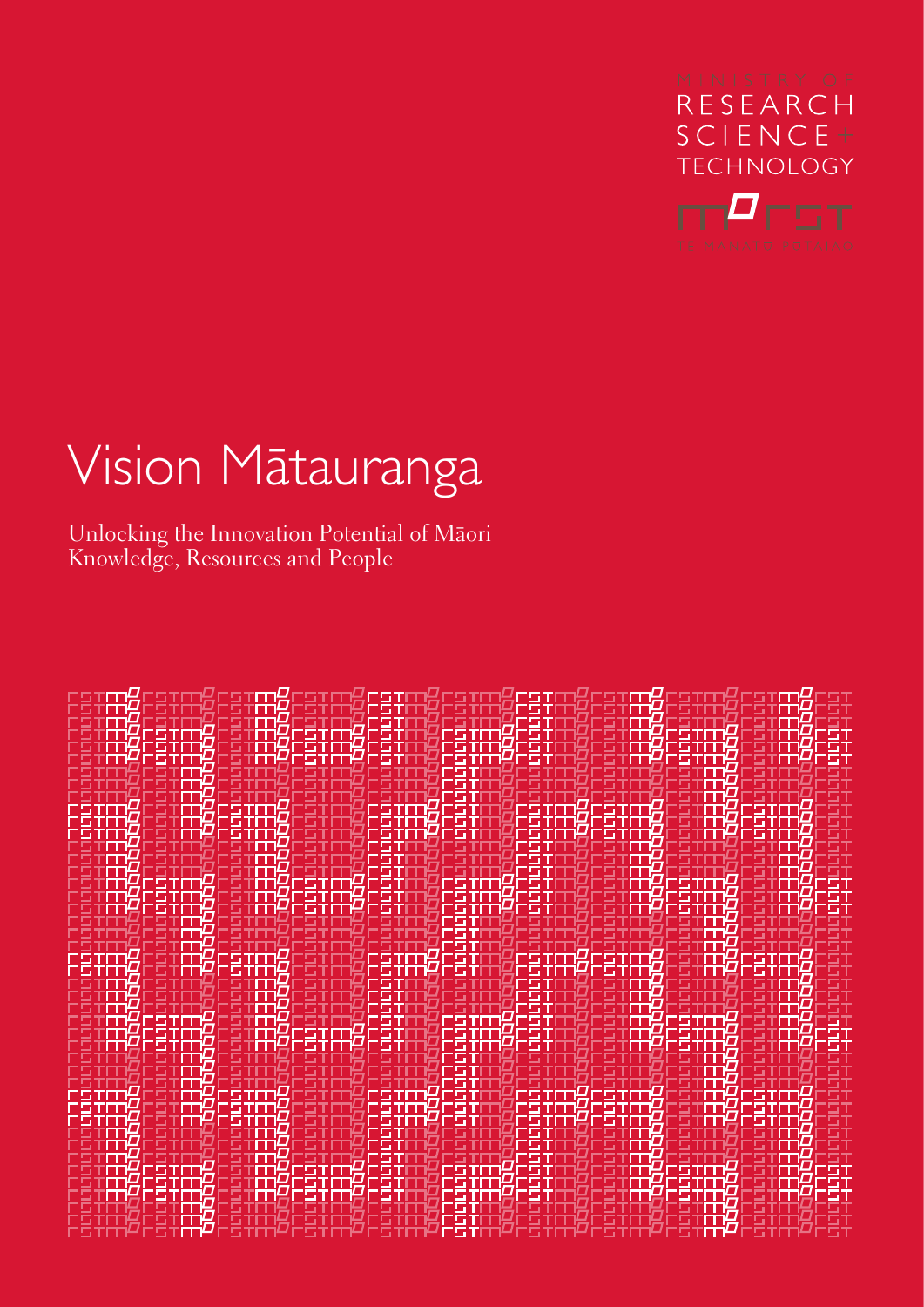$\forall$   $\mathsf{ision}$  To envisage, to look forward, to consider new possibilities

Mātauranga } Knowledge, to know, a knowledgeable person

Vision Mātauranga } To envision knowledge, to think about new ways of doing things, to find answers, to solve problems



Tukutuku Design: Poutama, or Stairway to Heaven, is a design that can be interpreted to symbolise the climb of the hero Tawhaki<br>to the heavens to obtain the three baskets of knowledge from the supreme being, lo. Poutama ge betterment and the quest for enlightenment and knowledge.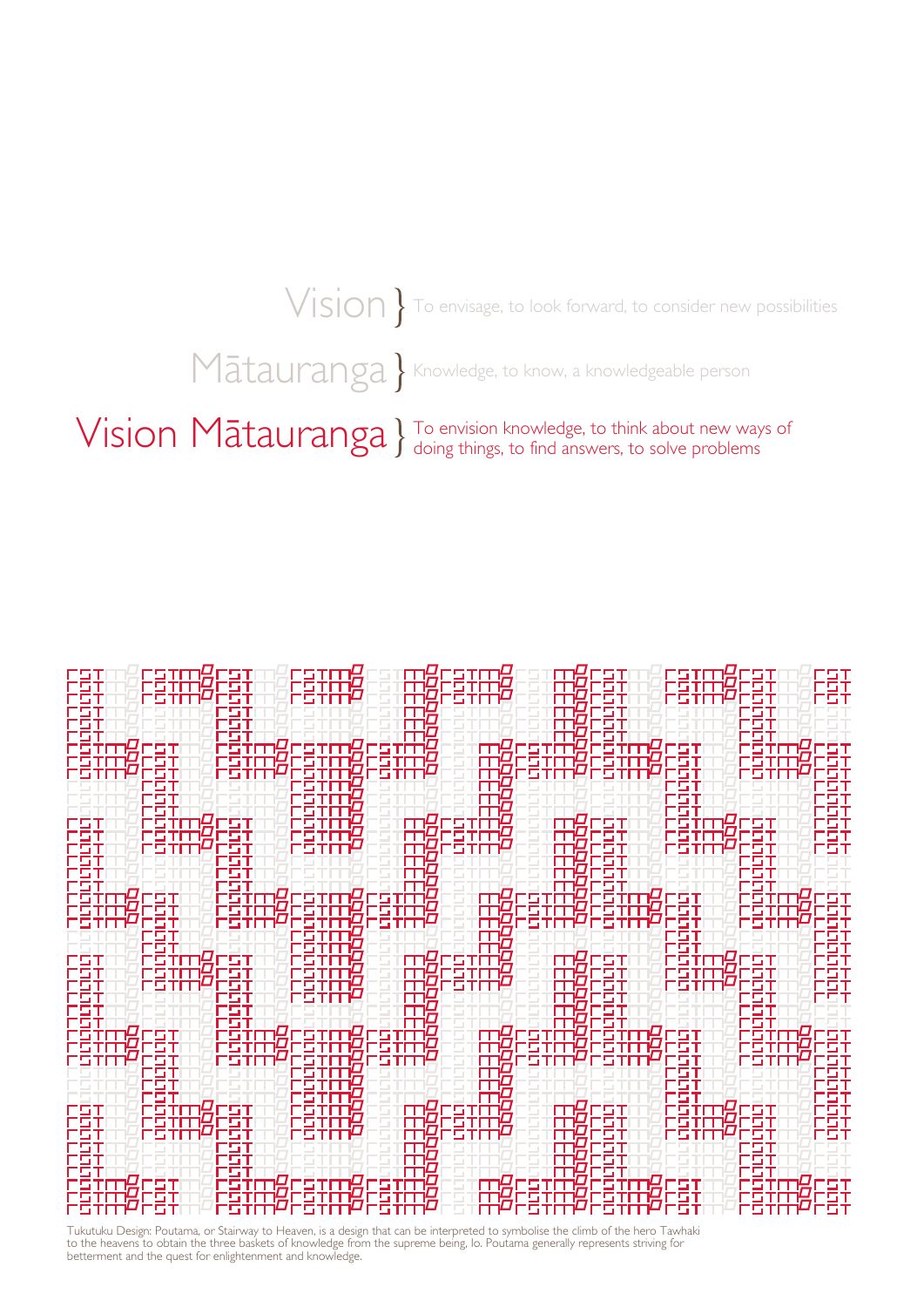*The Vision of* the Ministry of Research, Science and Technology

Science and technology transforming New Zealanders' lives.

### *The Mission Statement of* Vision Mätauranga

To unlock the innovation potential of Mäori knowledge, resources and people to assist New Zealanders to create a better future.

*We are geared toward innovative and revolutionary thinking, and practical and sustainable solutions.*

Sir Paul Reeves Hui Taumata, I March 2005

**VISION MATAURANGA** MINISTRY OF RESEARCH,<br>SCIENCE + TECHNOLOGY<br>TE MANATŪ PŪTAIAO

 $\begin{array}{c} \rule{0pt}{2ex} \rule{0pt}{2ex} \rule{0pt}{2ex} \rule{0pt}{2ex} \rule{0pt}{2ex} \rule{0pt}{2ex} \rule{0pt}{2ex} \rule{0pt}{2ex} \rule{0pt}{2ex} \rule{0pt}{2ex} \rule{0pt}{2ex} \rule{0pt}{2ex} \rule{0pt}{2ex} \rule{0pt}{2ex} \rule{0pt}{2ex} \rule{0pt}{2ex} \rule{0pt}{2ex} \rule{0pt}{2ex} \rule{0pt}{2ex} \rule{0pt}{2ex} \rule{0pt}{2ex} \rule{0pt}{2ex} \rule{0pt}{2ex} \rule{0pt}{$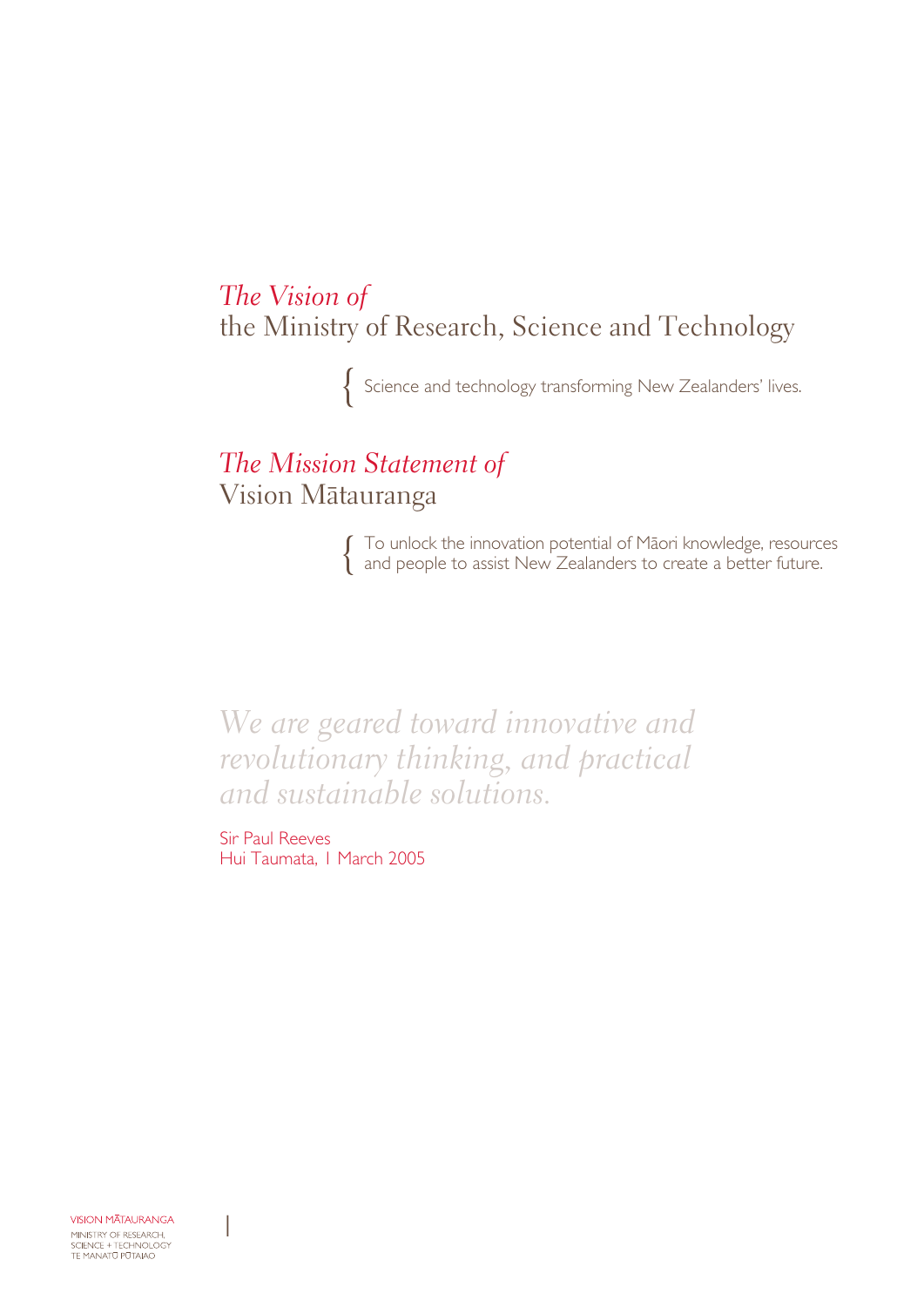## Summary

All New Zealanders wish to live in healthy and sustainable communities and in harmony with our environments. We seek a good standard of living and hope that we may pass on a healthy and vibrant Aotearoa New Zealand to succeeding generations.

Research, science and technology (RS&T) is a set of knowledge creation and application activities that addresses the needs of our nation. RS&T also makes important contributions to national economic growth and sustainable environmental outcomes.

There are many opportunities for Mäori communities to make distinctive contributions to research, science and technology. These opportunities lie in the innovation potential of Mäori knowledge, people and resources. Vision Mätauranga is a policy framework whose mission is:

#### *to unlock the innovation potential of Mäori knowledge, resources and people to assist New Zealanders to create a better future.*

It was created to provide strategic direction for research of relevance to Mäori, funded through Vote Research, Science and Technology.

Vision Mätauranga: Unlocking the Innovation Potential of Mäori Knowledge, Resources and People:

- is a creative and exciting thread that will be woven into Vote Research, Science and Technology over a period of some years
- is concerned with discovering the distinctive contribution that Mäori knowledge, resources and people can make to RS&T
- is a policy framework that provides strategic direction for research of relevance to Māori, funded through Vote Research, Science and Technology
- describes four distinctive research themes of importance to our nation
- advocates for innovation potential and opportunity many people will be involved in the research designed to produce and apply the knowledge envisaged by Vision Mätauranga
- is about creating an environment in which distinctive activities and products of which the nation can be proud are fashioned from the materials of the Mäori world – its knowledge, resources and people.

Vision Mätauranga has relevance for all New Zealanders. Whilst this framework concerns distinctive issues, challenges and opportunities arising within Mäori communities, Vision Mätauranga encourages research whose outcomes make contributions to New Zealand as a whole.

Vision Mätauranga is about innovation, opportunity and the creation of knowledge.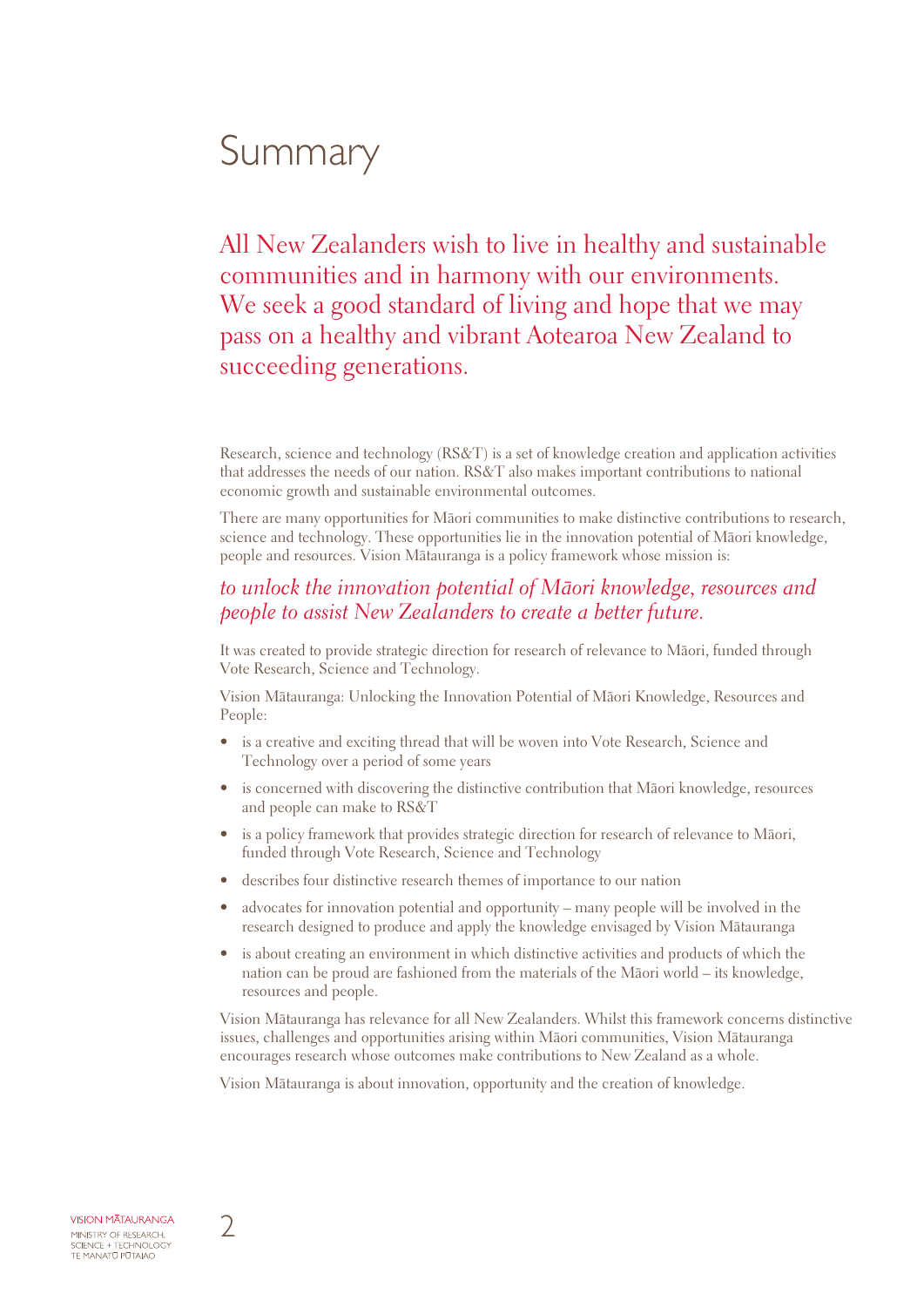## **Contents**

### 1.0 Vision Mätauranga: An Overview

- 1.1 What are We Trying to Achieve?
- 1.2 What is Vote Research, Science and Technology?

### 2.0 Vision Mätauranga: Four Research Themes

- 2.1 *Indigenous Innovation:* Contributing to Economic Growth through Distinctive R&D
- 2.2 *Taiao:* Achieving Environmental Sustainability through Iwi and Hapü Relationships with Land and Sea
- 2.3 *Hauora/Oranga:* Improving Health and Social Wellbeing
- 2.4 *Mätauranga:* Exploring Indigenous Knowledge and RS&T

### 3.0 Innovation Potential: Building and Maintaining Research Capacity and Capability

- 3.1 Excellence
- 3.2 Outcomes Sought for the RS&T System
- 3.3 Diverse Research Scenarios
- 3.4 Mäori-Relevant Research Centres, Programmes and Organisations
- 3.5 New and Emerging Capacities and Capabilities: Research Conducted by Mäori Organisations
- 3.6 The Circumstances of Mäori Enterprises

### 4.0 Appendices

- 4.1 Research and Development (R&D)
- 4.2 Funding and Investment Agents: The Funders of Research
- 4.3 Distinctive Aspects of Mäori Research
- 4.4 Glossary of Terms
- 4.5 References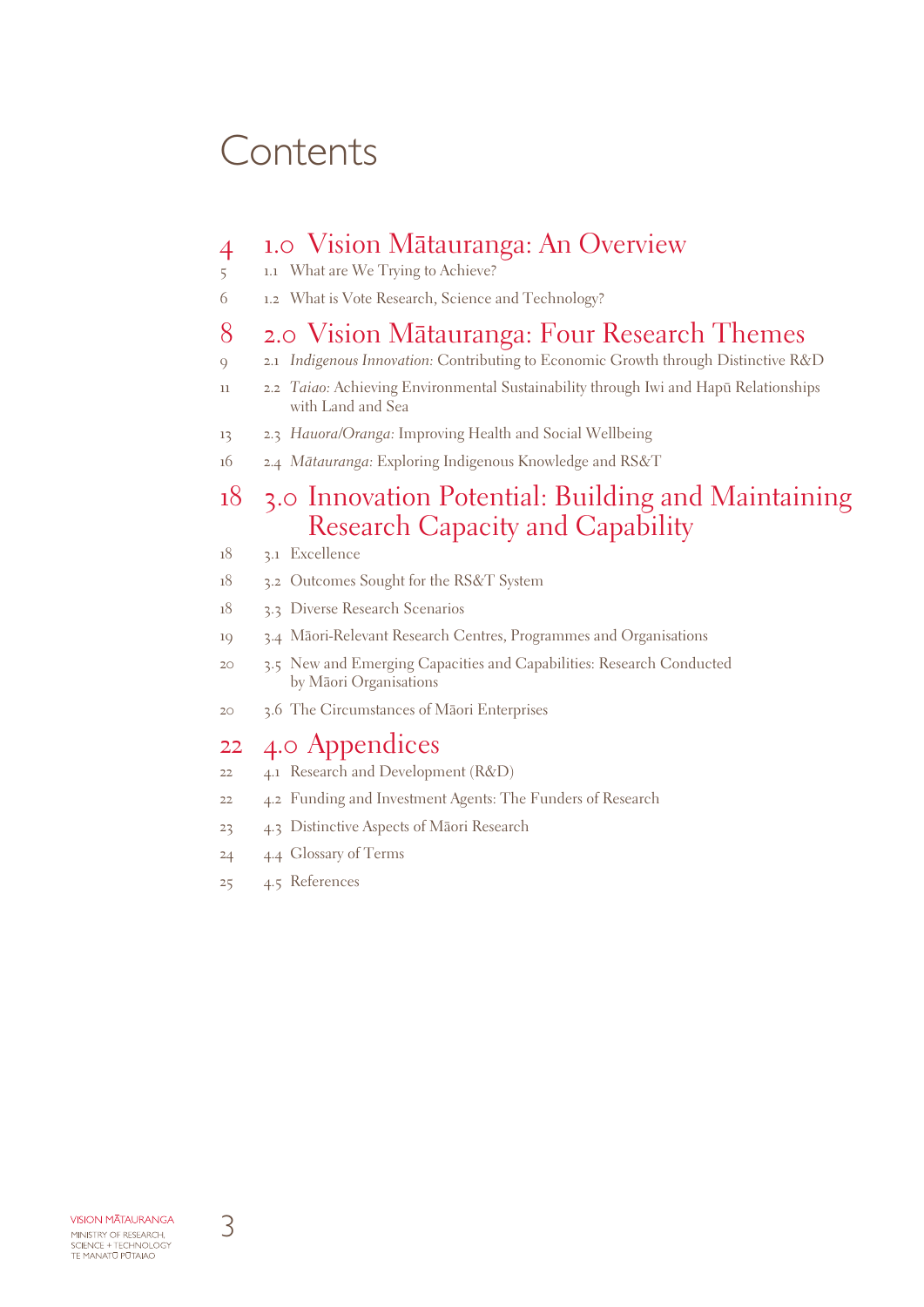## 1.0 Vision Mätauranga: An Overview

Vision Mätauranga: Unlocking the Innovation Potential of Mäori Knowledge, Resources and People is a policy framework that was implemented into Vote Research, Science and Technology in July 2005. It was developed by the Ministry for Research, Science and Technology in consultation with research funders, researchers and research users including Mäori communities. The framework is designed to assist research funders, researchers and research users when they consider research of relevance to Mäori – particularly its distinctive aspects – and how this might be supported through Vote Research, Science and Technology.

This policy framework will guide research investment decisions made by Vote RS&T funding and investment agents.

#### Mission Statement:

To unlock the innovation potential of Mäori knowledge, resources and people to assist New Zealanders to create a better future.

#### Purpose:

To provide strategic direction for Vote RS&T funding for research of relevance to four themes:

- *• Indigenous Innovation: Contributing to Economic Growth through Distinctive R&D.* New Zealand needs its businesses and for-profit enterprises to perform at an optimum level and contribute to economic growth. This theme concerns the development of distinctive products, processes, systems and services from Mäori knowledge, resources and people. Of particular interest are products that may be distinctive in the international marketplace.
- *• Taiao: Achieving Environmental Sustainability through Iwi and Hapü Relationships with land and sea.* Like all communities, Mäori communities aspire to live in sustainable communities dwelling in healthy environments. Much general environmental research is relevant to Mäori. Distinctive environmental research arising in Mäori communities relates to the expression of iwi and hapü knowledge, culture and experience – including kaitiakitanga – in New Zealand land and seascapes.
- *• Hauora/Oranga: Improving Health and Social Wellbeing.* Distinctive challenges to Mäori health and social wellbeing continue to arise within Mäori communities. Research is needed to meet these on-going needs.
- *• Mätauranga: Exploring Indigenous Knowledge and RS&T.* This exploratory theme aims to develop a body of knowledge, as a contribution to RS&T, at the interface between indigenous knowledge – including mätauranga Mäori – and RS&T.

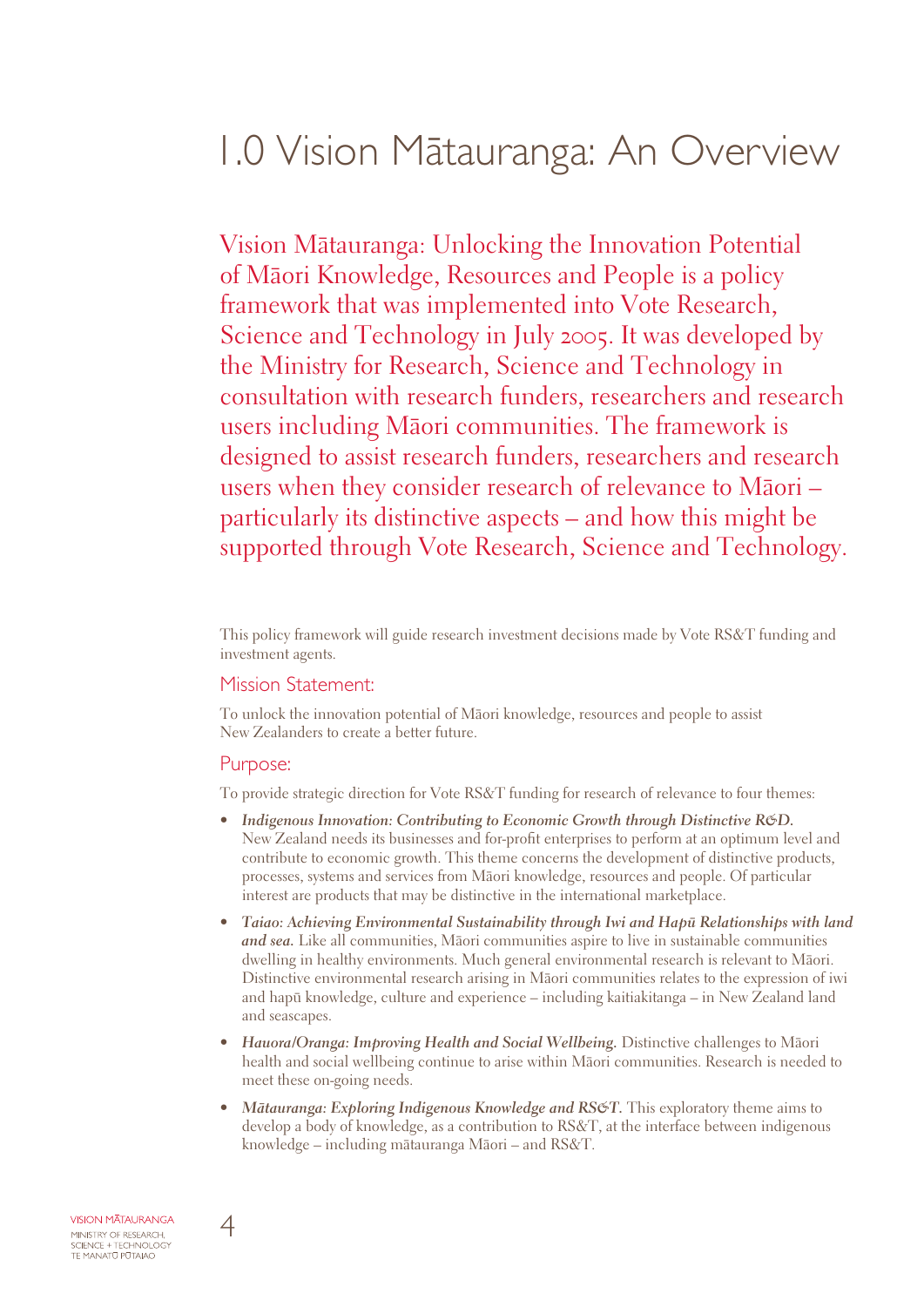### The Creation and Application of Knowledge

Vision Mätauranga focuses on the creation and application of knowledge. It identifies a range of needs and opportunities, and seeks to inspire researchers and research providers to respond to them.

#### Innovation Potential

The concept of innovation potential has three facets:

- Vision Mätauranga aims to discover the distinctive contributions and creations relevant to RS&T that may arise from Mäori knowledge, resources and people.
- We wish to form good relationships between Vote RS&T and Mäori communities that emphasise their creativity and innovation potential.
- We envisage that many diverse individuals and groups will be involved in the themes of Vision Mätauranga. We encourage innovation in all relationships. Vision Mätauranga is designed to inspire researchers to find innovative responses and solutions to the opportunities, issues and needs facing our nation.

#### Realising the Innovation Potential

Like all communities, Mäori communities possess creativity and innovation potential. Mäori wish to contribute to their nation in ways that are distinctive and meaningful to them. The Ministry recognises the distinctive innovation potential within Mäori communities and wishes to respond to this appropriately, particularly where it is relevant to research, science and technology. This will involve a diverse range of research scenarios and research providers, both organisations and individuals. Vision Mätauranga research involves any combination of Mäori knowledge, resources and people that generates distinctive contributions to RS&T.

In building and maintaining capacity and capability in relation to these research themes, Vision Mätauranga takes a broad view of who might conduct relevant research and where that research might take place. The framework envisages diverse research scenarios. Many people will be involved in the production of this knowledge including, of course, Mäori individuals, organisations and communities. The Ministry encourages the innovation potential of all those involved.

### 1.1 What are We Trying to Achieve?

The Ministry for Research, Science and Technology is articulating a number of research goals relevant to Mäori as matters of national significance. We advocate research priorities that contribute to the national interest and invest in research activities that benefit New Zealand.

#### *Responding to Distinctive Needs, Issues and Challenges*

Like all communities, Mäori communities have their own issues, challenges and needs. They share some of these with their fellow New Zealanders, and some appear in Mäori communities in distinctive ways. The Ministry wishes to support research that concerns distinctive issues and needs arising within Mäori communities.

#### *Research is a Creative Activity*

We see research as a creative activity that helps make New Zealand a creative and innovative nation. We wish to instil a spirit of innovation, creativity and opportunity with respect to research of relevance to Mäori, and to present research themes that are important to our nation. We want the nation to embrace these goals because of the potential and actual contribution that these activities can make to New Zealand.

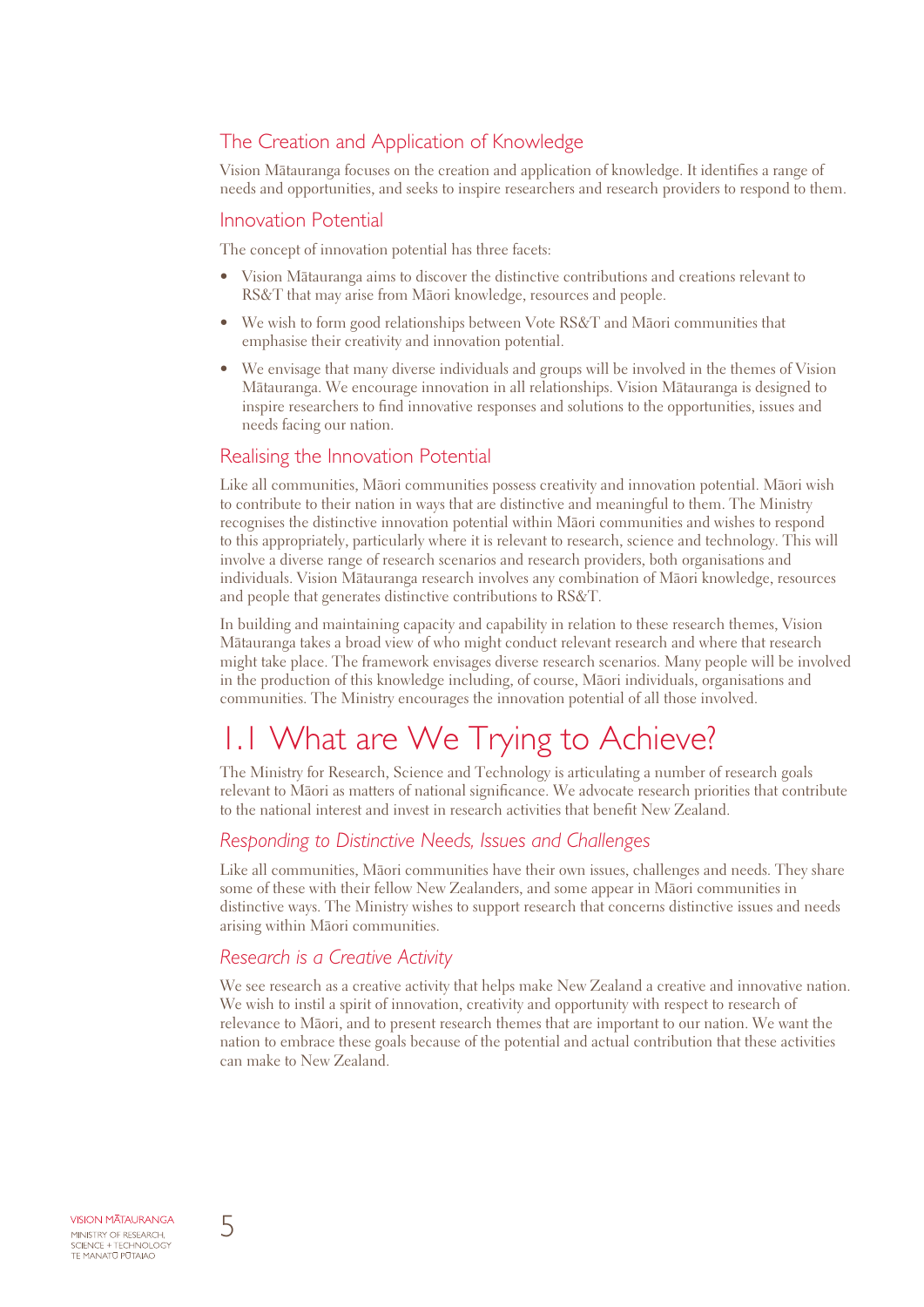We want our research to discover:

- *• distinctive products, processes, systems and services* arising from Mäori knowledge, resources and people
- *• distinctive and successful approaches to environmental sustainability* through an exploration of iwi and hapü relationships with land and sea, and kaitiakitanga – an emerging approach to environmental management
- *• successful (including distinctive) approaches and solutions* to Mäori health and social needs, issues and priorities
- *• a distinctive body of knowledge* at the interface between indigenous knowledge and RS&T, which is applied within RS&T.

As outcomes of these research activities, we wish to see:

- R&D activities assisting Māori businesses and other enterprises to uplift productivity and performance, enabling them to make real and sustainable contributions to national economic growth
- increased understanding of how the New Zealand land and seascape is distinctively experienced and explained by iwi and hapü, and of the contribution this can make to achieving sustainable environmental outcomes and healthy communities
- real gains in health and social wellbeing for Mäori from investments in a range of researchers and scientists, including Mäori
- a deep exploration of indigenous knowledge both its traditional applications and its epistemology – in order to understand how indigenous knowledge can add value to RS&T.

#### Mäori Responsiveness – Mäori Participation and Outcomes for Mäori

Mäori responsiveness is a policy designed to increase Mäori participation within Vote RS&T and ensure that it responds to Mäori issues, needs and aspirations (outcomes for Mäori). Vote RS&T will remain responsive to Mäori, particularly where there are distinctive issues, needs and challenges that must be addressed.

Vision Mätauranga supplements this approach by exploring the contribution that Mäori knowledge, resources and people might make to Vote RS&T as a whole. Mäori knowledge, people and resources have much to offer New Zealand, and Vision Mätauranga is concerned to realise this innovation potential.

#### Hui Taumata 2005

The Hui Taumata was launched in 1984 to prescribe a 20 year vision of cultural, educational and economic achievement for Mäori. In 2005, more than 450 people came together at the second Hui Taumata to reflect on these achievements and to forge a vision for the next 20 years and beyond.

With the settlement of Treaty of Waitangi claims – together with other investments and management – new capital is flowing into Mäori organisations and businesses, including iwi entities such as rünanga. In recent times, Mäori have made important entries into the fishing, forestry and farming industries, and many initiatives are in place to improve the performance of these bodies.

The 2005 Hui Taumata issued a number of challenges to expand Mäori enterprises in a range of business sectors, such as the creative industries. The theme of diminishing dependence upon the Government was made clear, alongside calls to create a culture of success and the need to continue to upskill Mäori in a range of disciplines and fields of study. The Hui Taumata was a watershed event. Vision Mätauranga explores its themes of creativity and independence in the context of Vote RS&T.

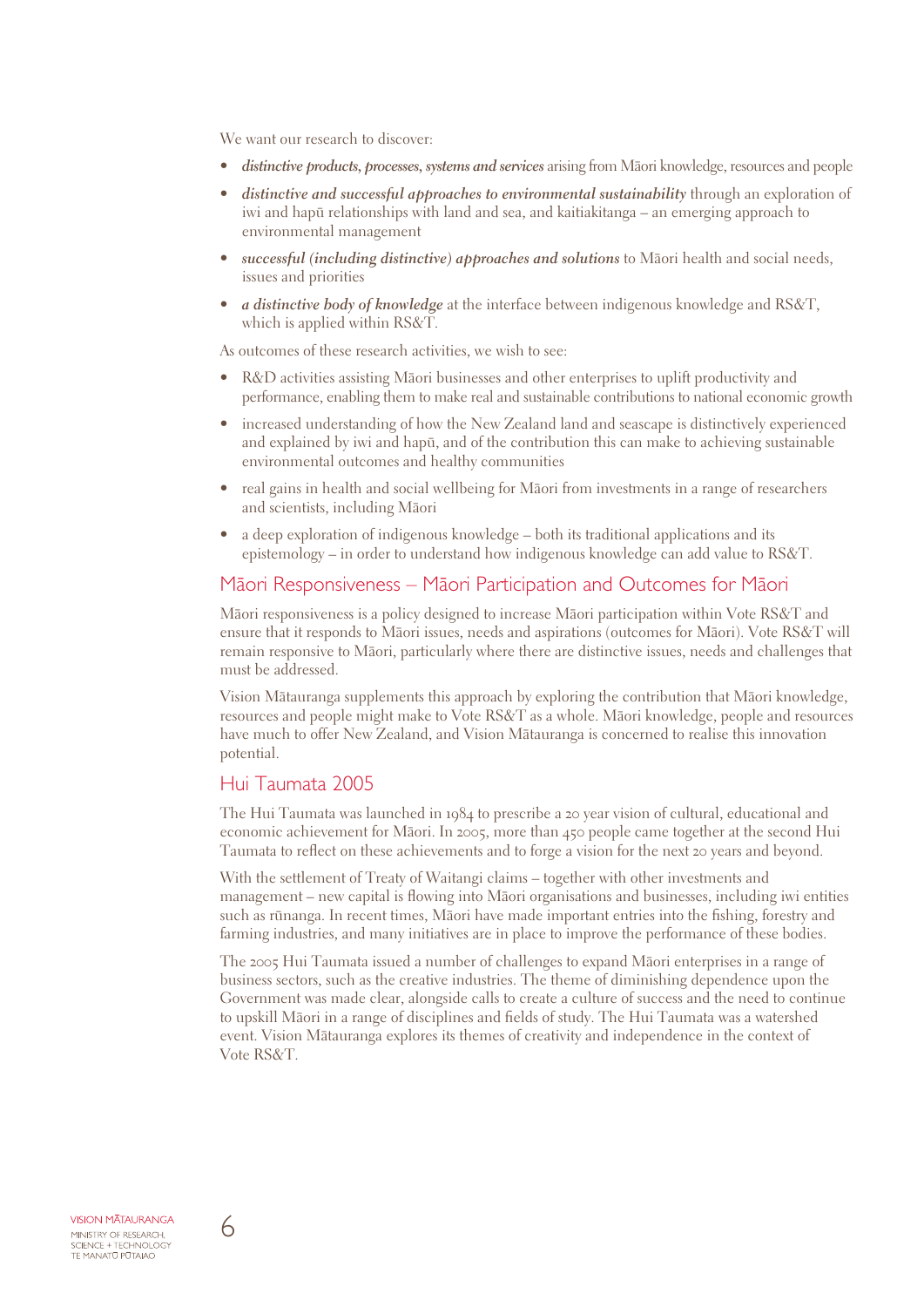## 1.2 What is Vote Research, Science and Technology?

Vote Research, Science and Technology is the share of the Government's annual Budget that is dedicated to supporting research. Whilst research is also conducted through other parts of the government, this framework concerns Vote RS&T only. The Minister of Research, Science and Technology is the Government Minister (member of Cabinet) with overall responsibility for the operations of the Vote. The Ministry of Research, Science and Technology is a government department that works with the Minister to oversee these operations. The Ministry develops and sets policies for research, science and technology. The funding and investment agents are organisations that invest in research. They request proposals for research and enter into contracts with research organisations.



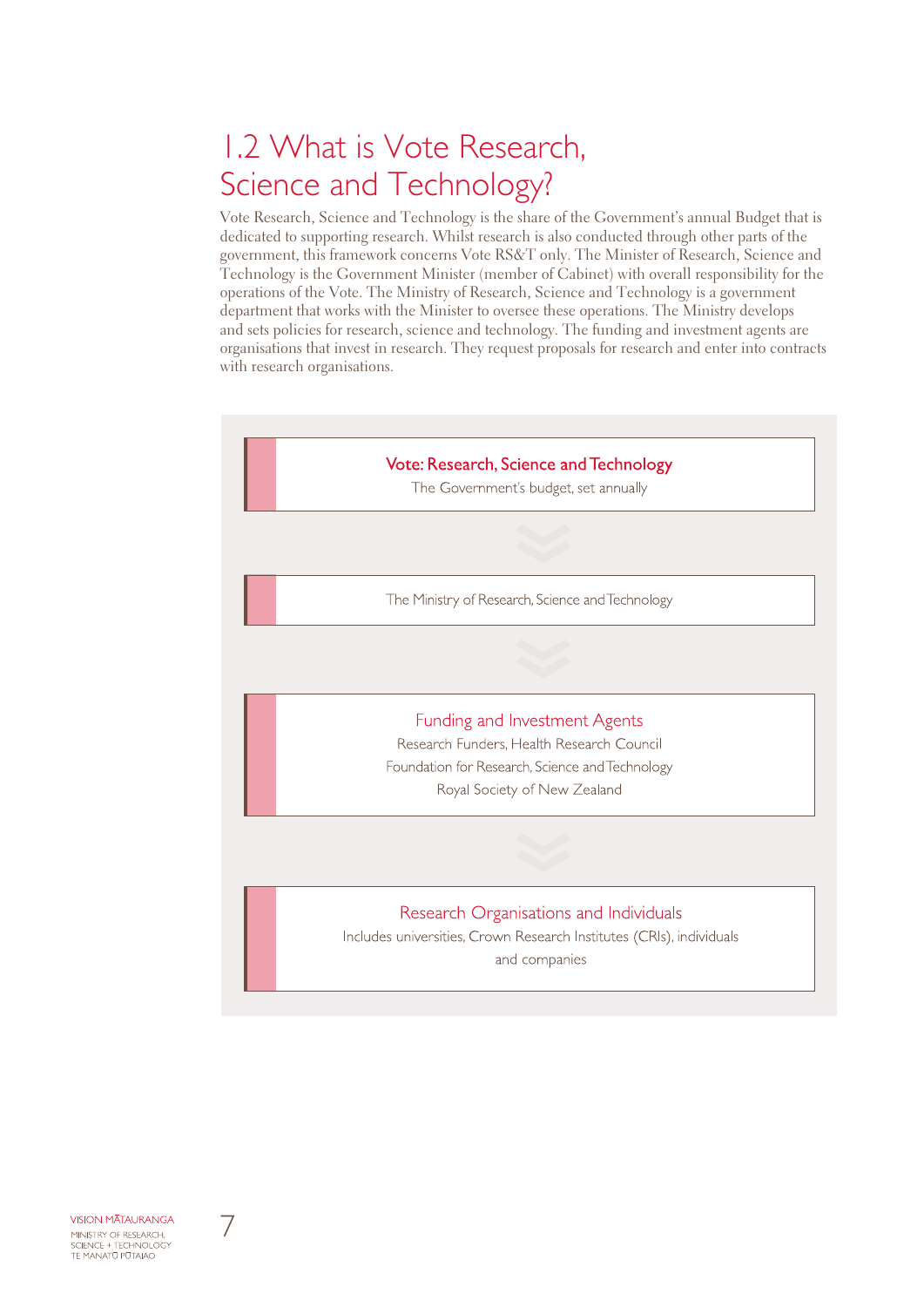## 2.0 Vision Mätauranga: Four Research Themes

Vision Mätauranga presents four research themes:

- *• Indigenous Innovation*: Contributing to Economic Growth through Distinctive R&D
- *Taiao:* Achieving Environmental Sustainability through Iwi and Hapü Relationships with Land and Sea
- Hauora/Oranga: Improving Health and Social Wellbeing
- *• Mätauranga:* Exploring Indigenous Knowledge and RS&T.

Research conducted within these themes may be supported through Vote Research, Science and Technology. In presenting these themes, the Ministry suggests these should be areas of future research investment for the RS&T system. The Ministry is not proposing discrete funding mechanisms for each theme.

#### **Distinctiveness**

The Ministry recognises that much general New Zealand research is as relevant to Mäori as it is to other New Zealanders. For example, all New Zealanders benefit from general research into health problems such as cancers, heart disease and diabetes. Similarly, all New Zealanders benefit from the research and development activities in Crown Research Institutes that lead to technological innovations in a variety of fields.

In presenting these research themes, the Ministry wishes to describe distinctive themes that are not only about how the RS&T system might respond to distinctive issues and needs for Mäori (outcomes for Mäori), but also about how Mäori communities in partnership with Vote RS&T might make contributions to the nation as a whole. Vision Mätauranga focuses on the distinctive contributions that might arise from the innovation potential of Mäori knowledge, resources and people (any combination) as well as responding to needs and issues that are distinctive to the Mäori community.

#### Research of Relevance to More than One Theme

In presenting these four themes, the Ministry recognises that many research projects will be of relevance to more than one of them.

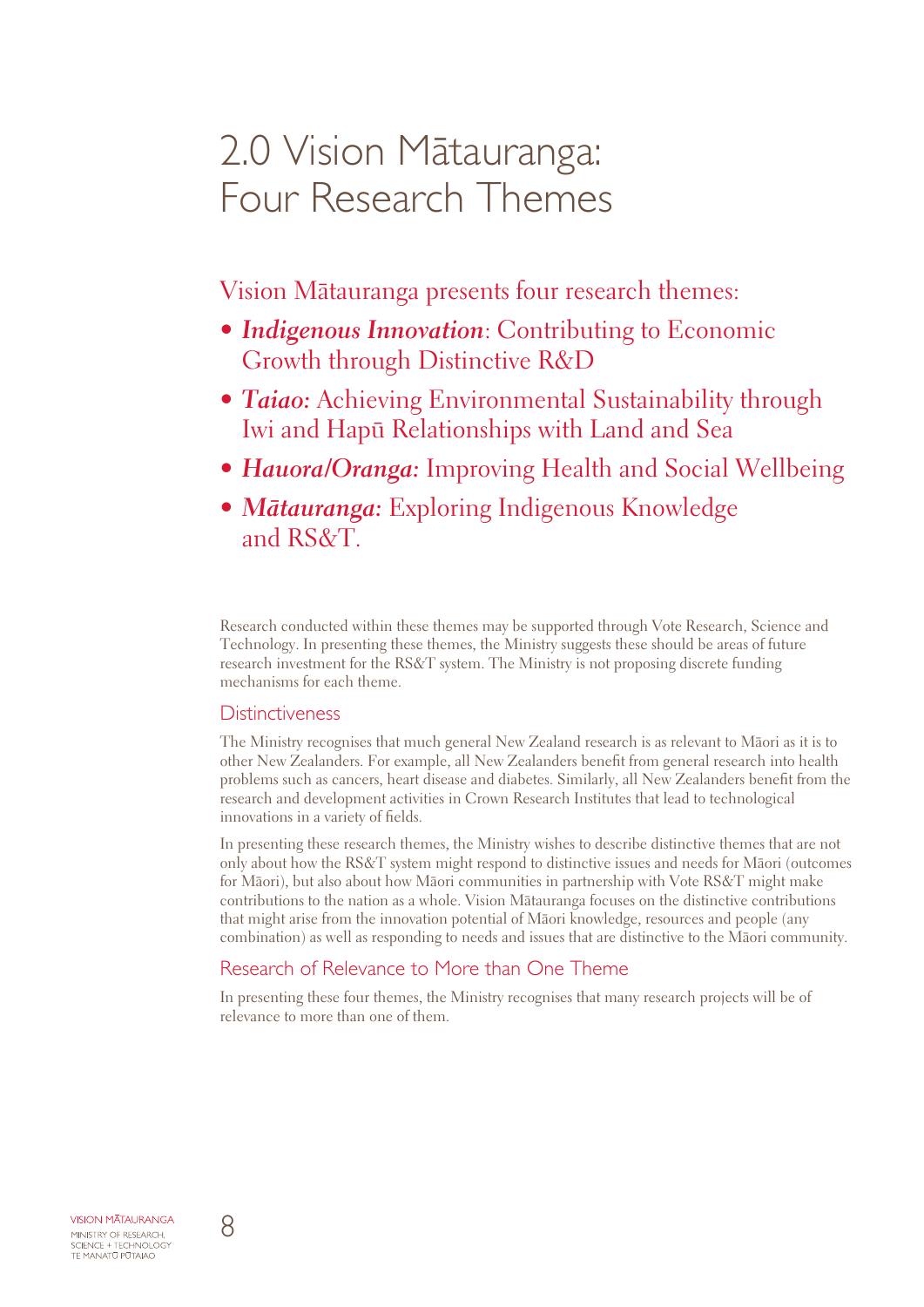### 2.1 Indigenous Innovation: Contributing to Economic Growth through Distinctive R&D

#### Theme Purpose

To realise the contribution of Mäori knowledge, resources and people to economic growth through distinctive R&D activities.

#### Theme Objective

To create distinctive products, processes, systems and services from Mäori knowledge, resources and people through distinctive R&D activities.

#### *Towards Distinctive R&D Activity*

Many Mäori businesses and enterprises are located within conventional sectors of the New Zealand economy, such as agriculture, fisheries and forestry. These entities are eligible to apply for support for R&D activities in the usual manner, and these research investments may yield innovations within these sectors.

Here, we are concerned with the distinctive contribution that Mäori knowledge, people and resources might make to the economy. Of particular interest is the discovery of distinctive products, processes, systems and services that might arise from the innovation potential of Mäori knowledge, people and resources.

#### *Where Might Opportunities for Innovation Be Found?*

Contained within iwi and hapü pools of knowledge and experience are themes, concepts, ideas and materials that could be used to fashion distinctive products, processes, systems and services. Some of this knowledge concerns tangible objects such as fabrics, perfumes, cosmetics, building materials, cuisine, art objects, medicinal plants and marine engineering. Researchers could explore the traditional technologies of iwi and hapü communities and make this knowledge and experience the starting point for new discoveries.

Traditional knowledge also includes conceptual knowledge that might inform the design of products, processes, systems and services. For example, principles for building and landscape are represented by traditional Mäori buildings and built heritage. Design principles drawn from traditional knowledge might be applied to R&D activities using a range of resources. The adaptation of these principles to newer resources might be a source of innovation.

Research and development activities might also be conducted in new ways. Many Mäori businesses and for-profit enterprises operate in unique and distinctive circumstances (see Section 3.6 below). Hence, R&D activities may take place in distinctive ways. In addition, traditional knowledge contains unique perspectives on aspects of knowledge creation such as posing questions, solving problems, the creative moment in which a realisation or understanding takes place, the way in which research is communicated, and the very concept of knowledge itself.

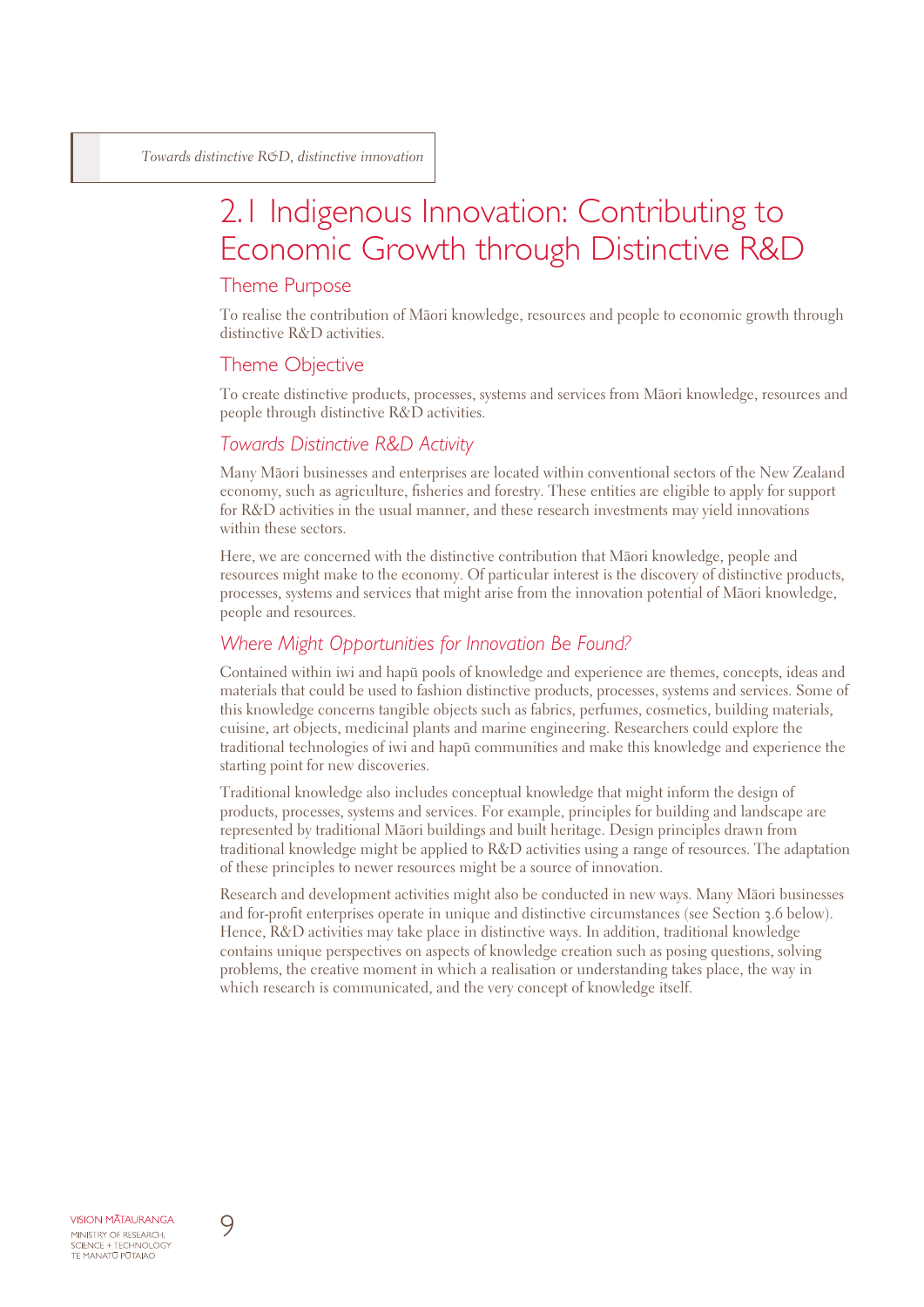#### *The Innovation Potential of Mäori-Owned Resources*

Many iwi- and hapü-based entities own and manage a range of resources, including those of the market economy – for example, pastoral farming, forestry and fishing. Indigenous biodiversity might also be utilised to create distinctive products. The distinctive set of resources potentially available to a Mäori enterprise might encourage innovation. These include:

- indigenous resources such as mineral deposits, natural gas, geothermal fields
- unique land features or qualities (for example, micro-climate, soil types)
- lakes, rivers, coastlines and seabed
- native flora and fauna
- traditional knowledge, intellectual or cultural property
- customary rights (for example, seasonal access to muttonbird).

A key issue for Mäori economic development is how to ensure that innovation becomes a pervasive feature of all Mäori institutions, while protecting the base of traditional cultural values.

Mäori Economic Development: Te Öhanga Whanaketanga Mäori, New Zealand Institute of Economic Research, 2003

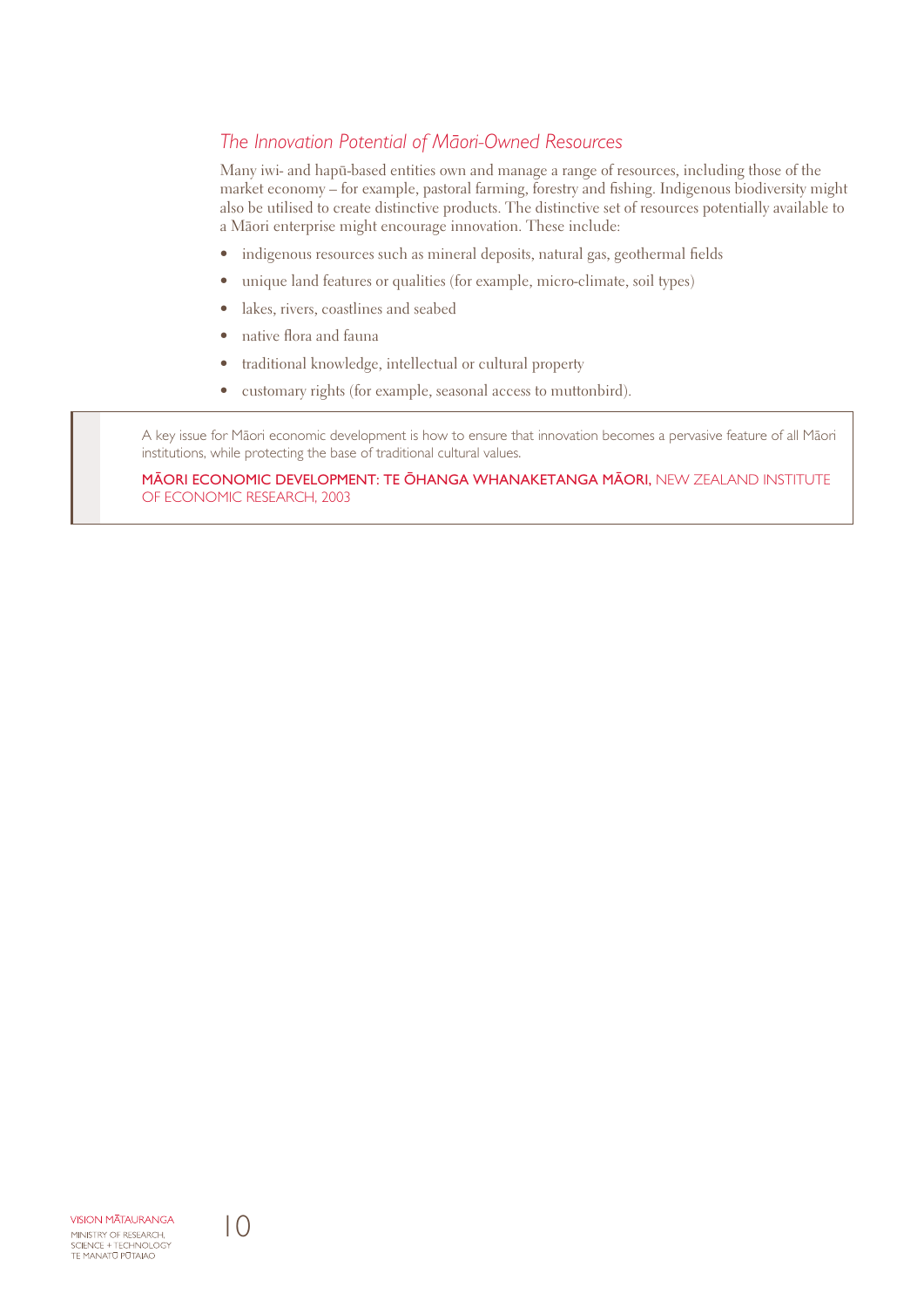### 2.2 *Taiao:* Achieving Environmental Sustainability through Iwi and Hapü Relationships with Land and Sea

#### Theme Purpose

To discover the potential contribution of iwi and hapü relationships with land and sea to environmental sustainability.

#### Theme Objective

To discover distinctive and successful approaches to environmental sustainability by exploring iwi and hapü relationships with land and sea, and kaitiakitanga – an emerging approach to environmental management on the basis of traditional values, principles and concepts.

#### **Discussion**

The state of the environment has concerned Mäori for many years. From actions taken in the 19th century – such as protests over the felling of forests and the extinction of the huia – to late 20th century claims to the Waitangi Tribunal, Mäori have been prominent in advancing issues designed to ameliorate environmental degradation and resource management.

Like all New Zealanders, Mäori aspire to live in sustainable communities located in healthy environments. This requires quality urban and rural planning, sound and sustainable resource management practices, flood protection, the protection of endangered biodiversity, and more. Because so many Mäori live in cities and towns, many of their aspirations are similar to those of all New Zealanders.

The Ministry for the Environment believes that:

*Many of the big environmental issues for New Zealand in the first decade of the 21st century are also economic and public health issues. More sustainable use of water, managing marine resources, reducing waste, and improving our energy efficiency are all essential for creating wealth and quality of life as well as for environmental sustainability. However, the decline of our unique plants, animals and ecosystems is New Zealand's most pervasive environmental issue.*

*New Zealand's low population and limited industrial base means that our environmental issues are generally less severe than those in many other industrialised countries. However, we need to make progress with these issues if New Zealanders are to have the healthy environment and quality of life they want.*

This research theme aims to discover the potential relevance of iwi and hapü relationships with land and sea to the issues discussed by the Ministry for the Environment.

www.mfe.govt.nz/issues/

**VISION MATAURANGA** MINISTRY OF RESEARCH, SCIENCE + TECHNOLOGY<br>TE MANATŪ PŪTAIAO

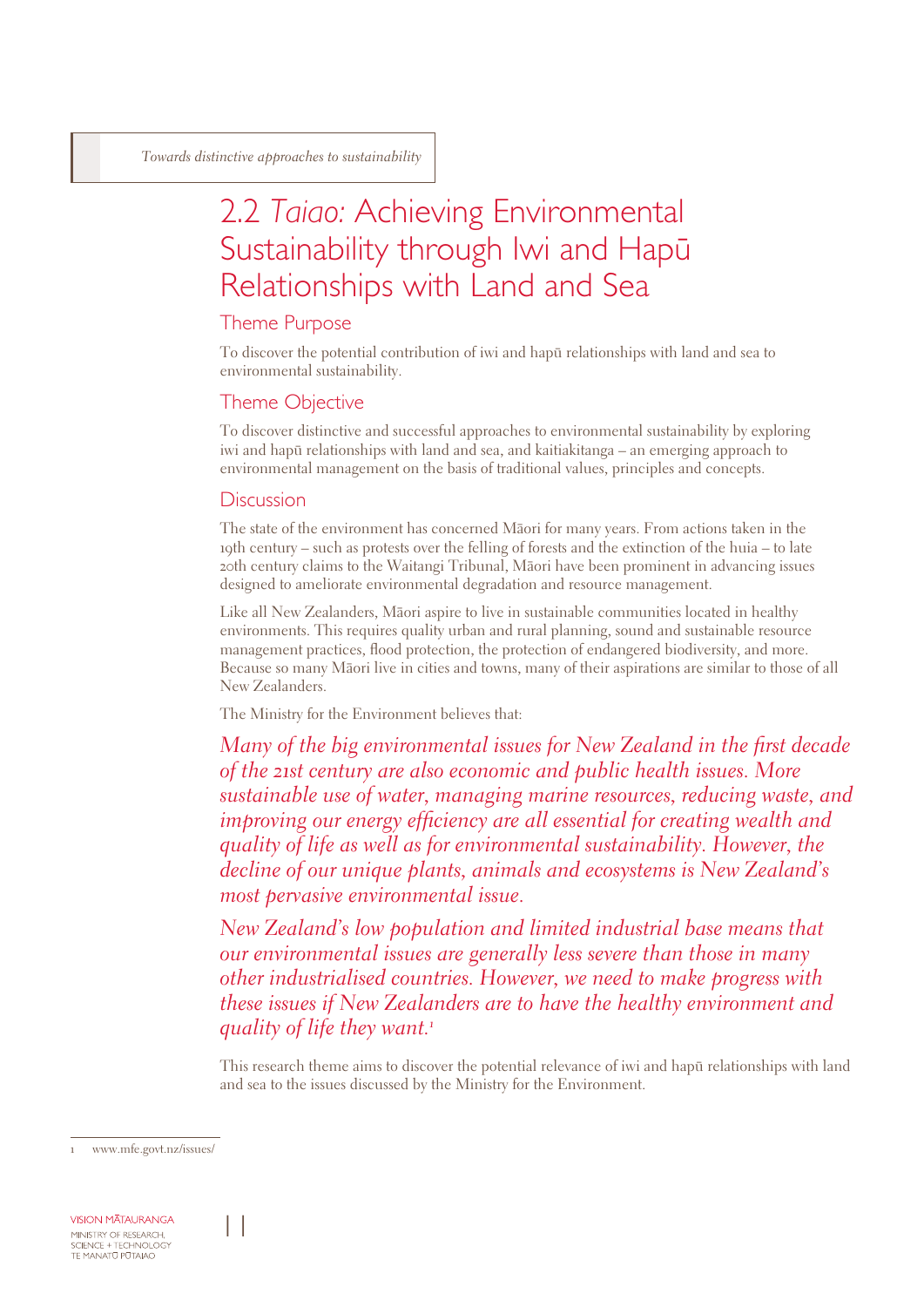#### Distinctive Iwi and Hapü Environmental Research

Because of the length of tenure of iwi and hapü in New Zealand, the 'footprint' of Mäori culture on the New Zealand landscape is both broad and substantial. This footprint includes both naturally occurring features – such as forests and waterways – and built features such as pä sites, canoe landing areas, urupä (graveyards), astronomical sites, locations for higher learning (wänanga), gardens and, of course, marae. Such sites reflect and express a unique perspective on the nature of New Zealand's landscape and thus inform Mäori notions of environmental sustainability.

Furthermore, living heritage areas, such as forests, waterways, mountains and caves of particular significance to iwi and hapü, also offer a view of the landscape and inform views on environmental sustainability. Iwi and hapü seek to protect and perpetuate the historical footprint through:

- heritage protection
- indigenous biodiversity
- ecosystem restoration
- sustainable resource management
- urban and rural planning.

#### *Kaitiakitanga*

Iwi and hapü envision the environment through indigenous knowledge – mätauranga Mäori. This way of seeing and experiencing the environment has given rise to the concept of kaitiakitanga, an emerging approach to environmental management arising from traditional principles, perspectives and worldviews. The concept has captured attention in a variety of quarters, including the Resource Management Act 1991, which makes provision for kaitiakitanga, which it defines as 'the exercise of guardianship'. It is the combination of Mäori communities and kaitiakitanga protection and enhancement that makes this 'space' distinctive.

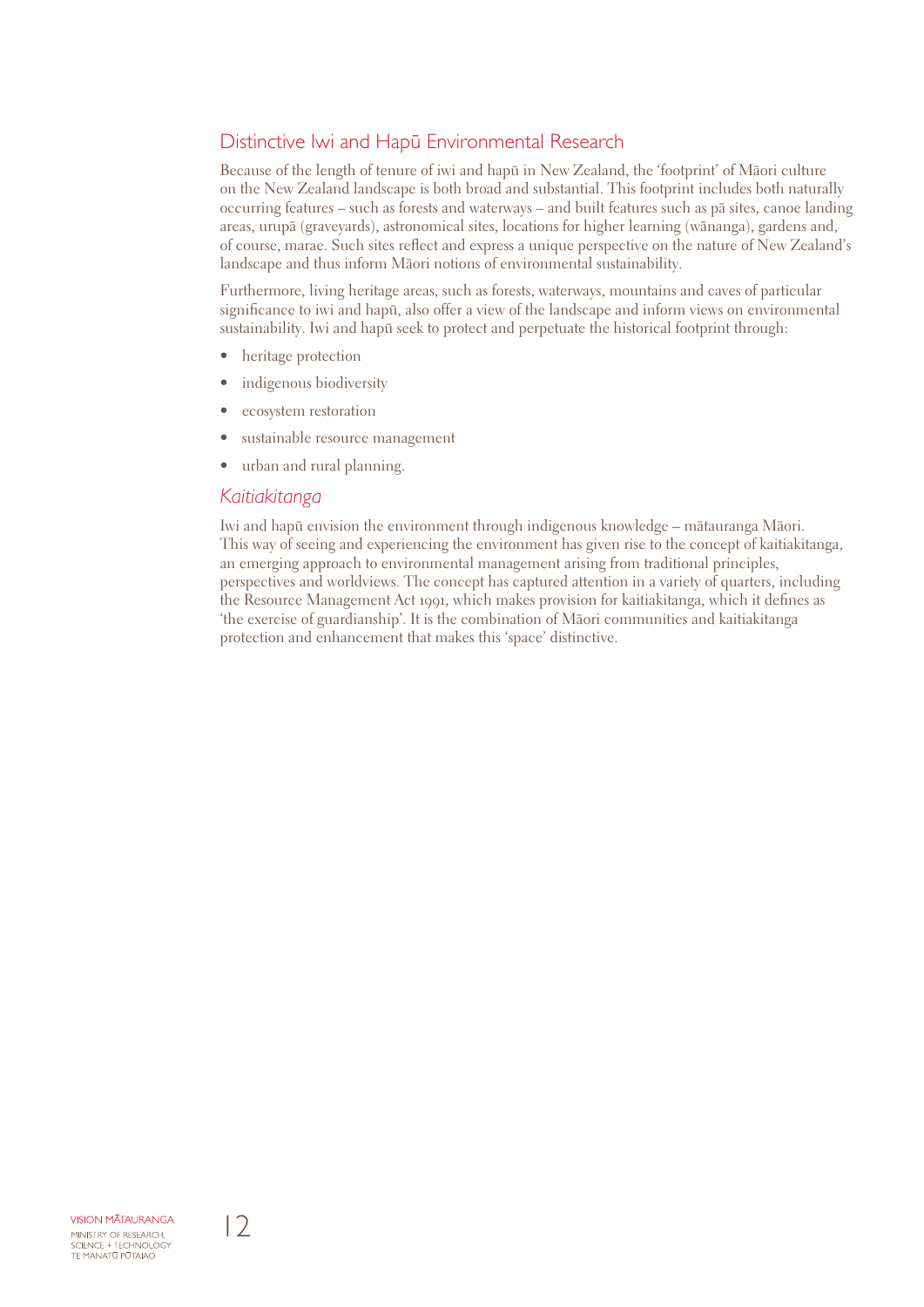*Responding to distinctive needs; developing successful (including distinctive) approaches*

## 2.3 *Hauora/Oranga:* Improving Health and Social Wellbeing

#### Theme Purpose

To increase understanding of the determinants of health and wellbeing by exploring distinctive challenges to health and social wellbeing arising in Mäori communities.

As part of this theme, the Ministry of Research, Science and Technology is interested in building a research community capable of undertaking research that will help to address the aforementioned challenges to health and social wellbeing. The Vision Mätauranga framework acknowledges that both Mäori and non-Mäori researchers will contribute to delivering the desired outcomes.

#### Theme Objective

To discover successful (including distinctive) approaches and solutions to Mäori health and social needs, issues and priorities.

#### Mäori Health Research Strategies

In 2002, the Ministry of Health published *He Korowai Oranga: Mäori Health Strategy* with the overall aim of achieving whänau ora: 'Mäori families supported to achieve their maximum health and wellbeing'. In 2005, the Ministry of Health published a Strategic Research Agenda for He Korowai that again emphasises whänau ora. This agenda outlines three objectives that will contribute to the achievement of whänau ora:

- On-going building of an evidence base
- Investments in high-quality research and evaluation
- Building of Mäori health research capacity.

Each objective includes the development of 'more effective service delivery for Mäori and improved health and disability outcomes for whänau'.

The Health Research Council has published *Ngä Pou Rangahau Hauora kia Whakapiki Ake Te Hauora Mäori: The Health Research Strategy to Improve Mäori Health and Wellbeing 2004–2008.*  The aim of this plan is:

*to invest in a range of research activities that will enhance the ability of the health sector to:*

- *1. extend the life span and increase the quality of life for Mäori;*
- *2. improve tangata whenua access to quality health services;*
- *3. improve health service provisions to tangata whenua; and*
- *4. decrease morbidity and mortality of Mäori from preventable diseases and health conditions.*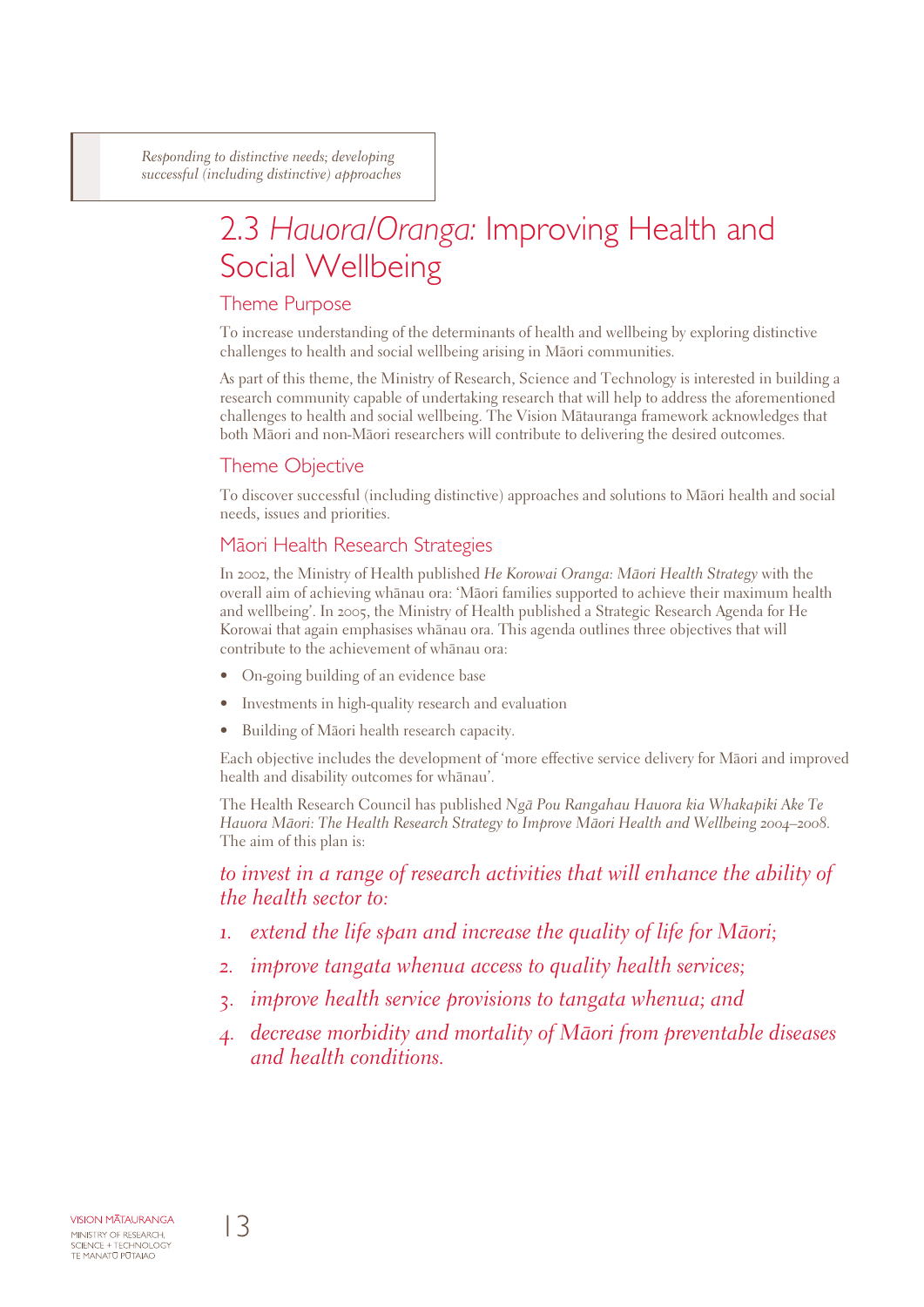This strategy includes the following Mission Statement:

### *To improve Mäori health through funding and supporting high-quality health research, which is driven by Mäori health priorities and needs, consistent with tikanga Mäori, and which generates mätauranga that is highly valued and used by tangata whenua and government agencies.*

Vision Mätauranga supports whänau ora as the overall goal for Mäori health and the aims articulated by the HRC for Mäori health research. Whänau ora is in harmony with the 'health and independence' aspects of the Social Goal of Vote RS&T.

#### *A Developmental Response*

There is substantial evidence for disparities between the health status of Mäori and that of the general population. These disparities represent a national need that must be addressed by a distinctive and sustainable response – Mäori health research. The strategies of the Ministry of Health and the Health Research Council are developmental responses in that they articulate aims for whänau and Mäori communities and position Mäori health research within them.

In supporting Mäori health research, Vision Mätauranga also looks for distinctive contributions that might arise from the innovation potential of Mäori knowledge, resources and people.

#### Mäori Social Research

In 2004, the Ministry of Social Development published *Opportunity for All New Zealanders,*  described as the 'first time any New Zealand Government has sought to develop and publish a summary statement of its strategies to improve social outcomes'. This substantial document articulates a range of issues and concerns. The Government's vision for social policy is:

### *An inclusive New Zealand where all people enjoy opportunity to fulfil their potential, prosper and participate in the social, economic, political and cultural life of their communities and nation.*

In pursuit of this vision, the Government has two overarching goals:

- Achieving and sustaining improvements in social wellbeing for all New Zealanders
- Reducing disadvantage and promoting equality of opportunity for all New Zealanders.

*Opportunity for All New Zealanders* identifies five critical issues:

- Improving educational achievement among low socio-economic groups
- Increasing opportunities for people to participate in sustainable employment
- Promoting healthy eating and healthy activity
- Reducing tobacco, alcohol and other drug abuse
- Minimising family violence, and abuse and neglect of children and older persons.

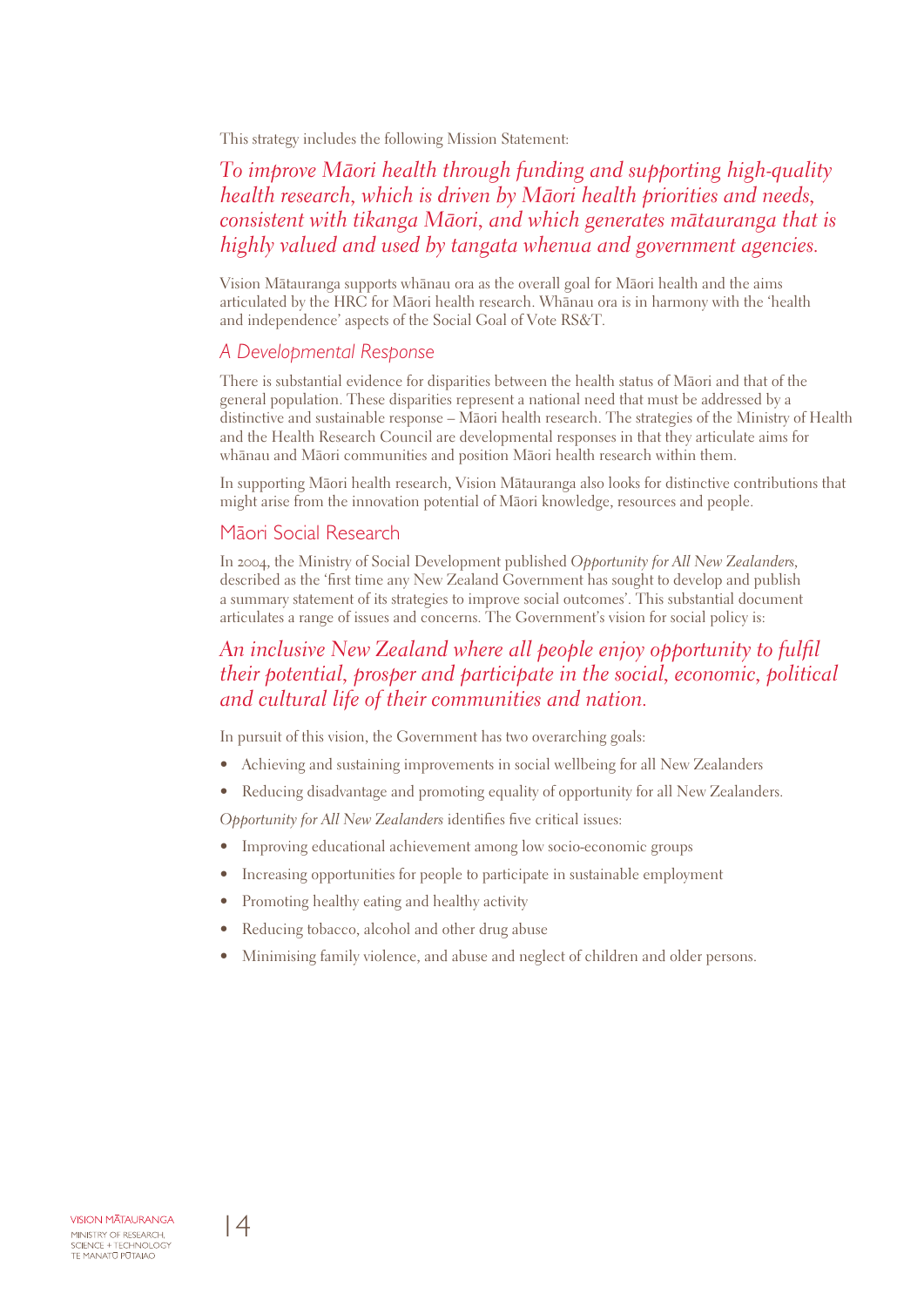With respect to Mäori and social policy, *Opportunity for All New Zealanders* makes the following statement:

*The disproportionate levels of unemployment, poor health, low educational attainment and poor housing among Mäori must be of concern to any government. Making life better for all New Zealanders can never be achieved if New Zealand's indigenous people are left behind as a marginalised community, permanently worse off than everyone else.*

*Important outcomes for Mäori include what everyone else values as well, like good health and a high standard of living. A further outcome for Mäori is to be able to live as Mäori. Beyond physical needs, Mäori need their culture to survive and develop. Mäori culture and language has no home other than New Zealand. If Mäori culture dies here, it dies everywhere. It is in this sense that Mäori are tangata whenua. And for these reasons, government has policies and programmes that explicitly address the needs of Mäori as people who are indigenous to New Zealand.*

Vision Mätauranga supports these statements by encouraging research in these broad areas that can contribute to the outcomes articulated in these documents. In addition, Vision Mätauranga suggests that important contributions to these goals can be made through the innovation potential of Mäori knowledge, resources and people.

**VISION MATAURANGA** MINISTRY OF RESEARCH, SCIENCE + TECHNOLOGY<br>TE MANATŪ PŪTAIAO

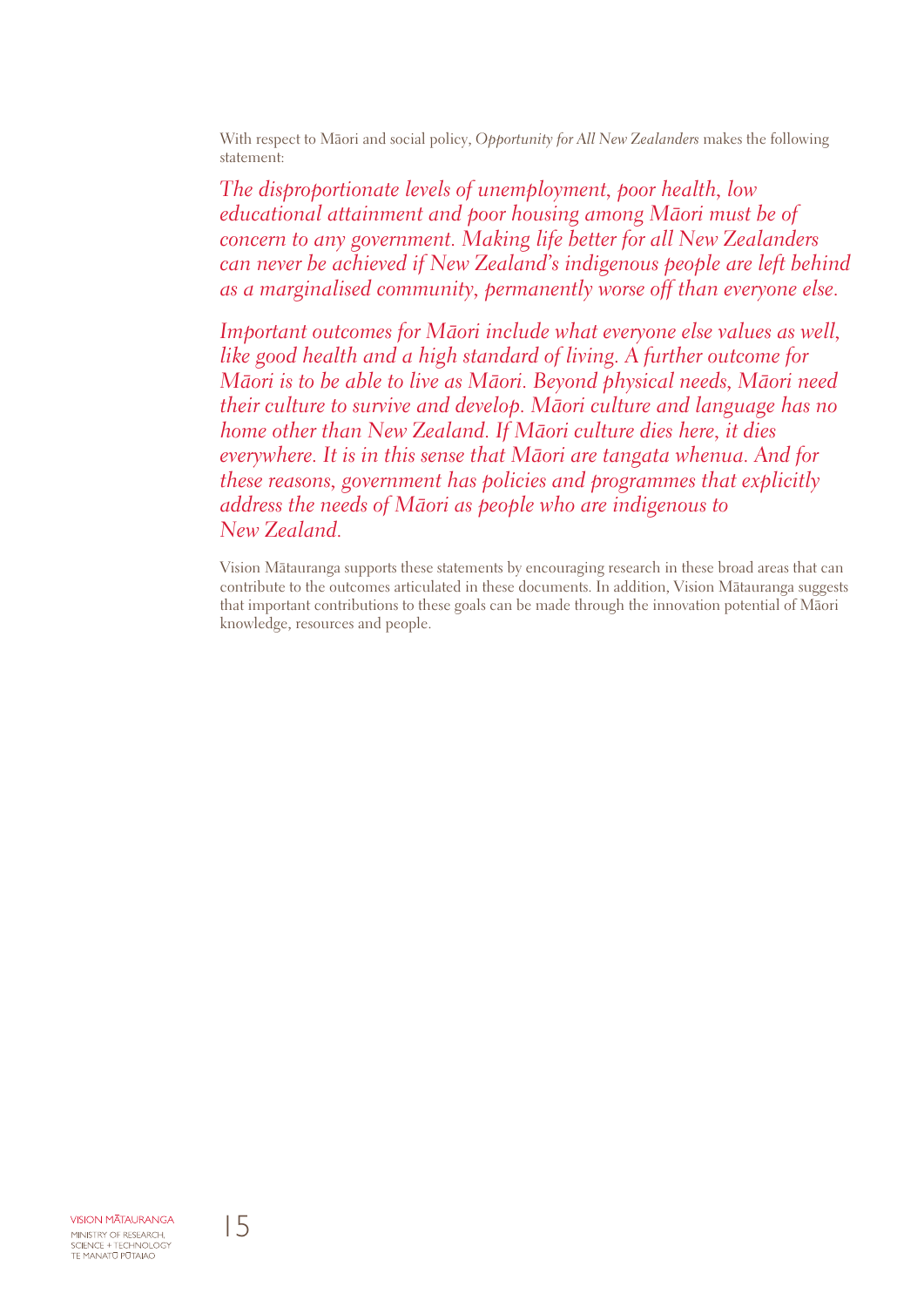## 2.4 *Mätauranga:* Exploring Indigenous Knowledge and RS&T

#### Theme Purpose

To discover the distinctive contribution that indigenous knowledge can make to RS&T – particularly its potential to create knowledge and help develop inventive and entrepreneurial people.

#### Theme Objective

To develop a distinctive body of knowledge at the interface between indigenous knowledge and RS&T that can be applied to aspects of RS&T. This theme will explore ways to accelerate the creation of knowledge and the development of people, learning, systems and networks.

#### **Discussion**

The concept of indigenous knowledge has been incorporated into RS&T systems around the world. It arises from a recognition that many indigenous communities are seeking to restore their traditional knowledge bases as a dimension of their on-going development. Further, some RS&T systems recognise that indigenous and traditional knowledge may be able to contribute to the economic development of those communities and the nations within which they dwell. The World Intellectual Property Organisation has established a standing committee to explore intellectual property mechanisms relating to the use of traditional knowledge and indigenous biodiversity for commercial purposes.

This theme will explore the nature of indigenous knowledge in the New Zealand setting, and how this body of knowledge may contribute to research, science and technology. Mätauranga Mäori – distinctive knowledge traditionally held within Mäori communities – has developed in New Zealand over at least 600 years. Brought here by Polynesian ancestors, this oral-based knowledge responded to life in these islands. It changed during encounters with European in the 19th and 20th centuries when colonisation endangered mätauranga Mäori in many substantial ways. However, all was not lost. Mörehu (remnants) of mätauranga Mäori – notably the Mäori language – remain today and are catalysing a new creativity in Mäori communities and beyond. Scientific knowledge has superseded traditional Mäori knowledge in many ways, however, mätauranga Mäori contains suggestions and ideas that may yet make a contribution to RS&T. Indigenous knowledge includes three themes that are woven together:

#### *Better relationships with the natural world*

*The quest for better relationships between human societies and the natural environments in which they exist.*

### *Knowledge weaving*

*The weaving of knowledge across different domains, in a crossdisciplinary and cross-cultural style.*



See 'Traditional Knowledge, Genetic Resources and Folklore', World Intellectual Property Organisation. Website: www.wipo.int/tk/en/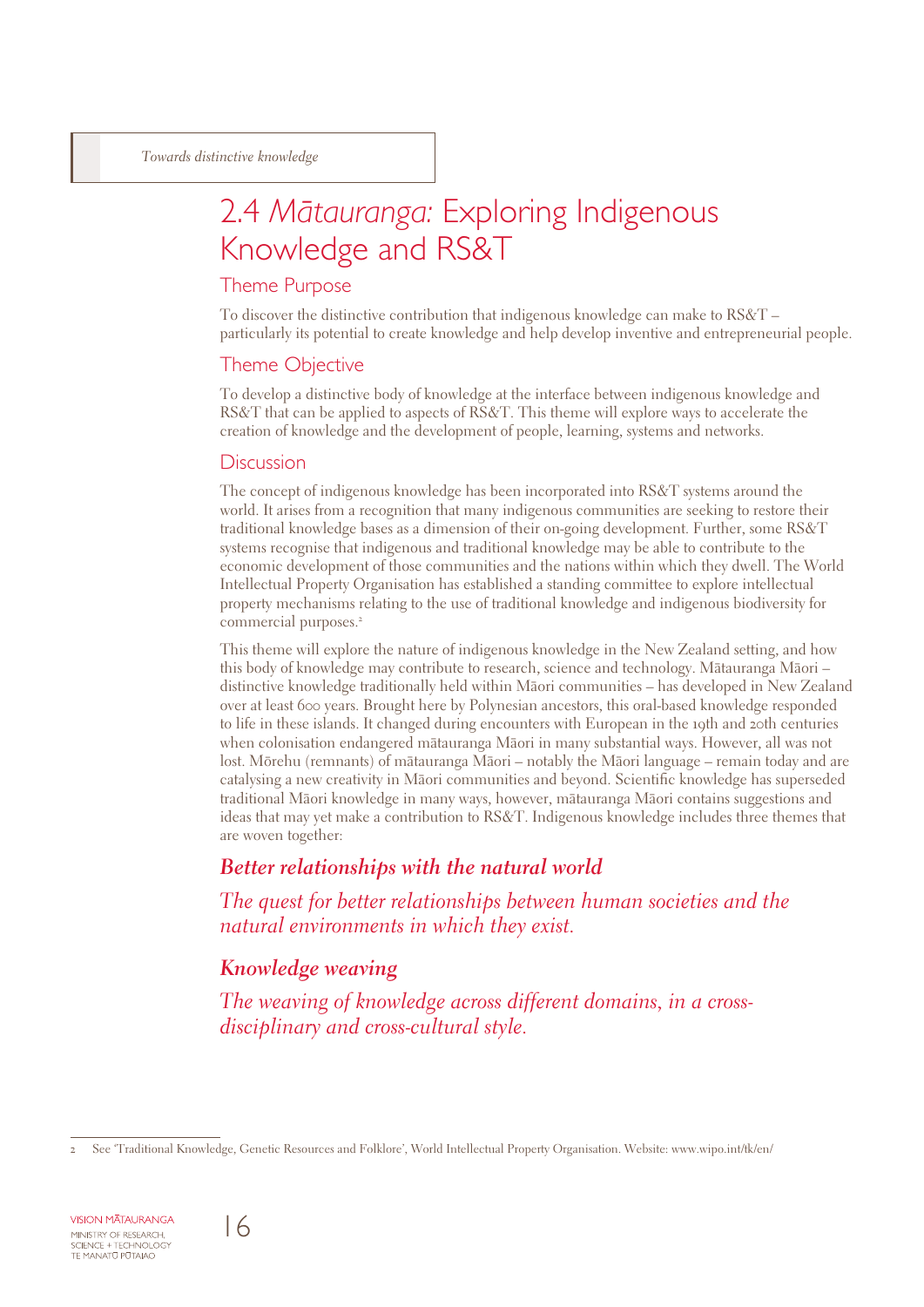### *Revitalisation of the traditional knowledge bases of formal indigenous cultures*

### *The quest to revitalise the traditional knowledge bases, values and worldviews of formal indigenous cultures.*

In advancing this theme, the Ministry is encouraging the positioning of mätauranga Mäori within the international cross-cultural theme in knowledge and philosophy known as indigenous knowledge. The Ministry is also encouraging study of the way in which mätauranga Mäori explains the world. This will include the development of models of analysis drawn from pre-existing mätauranga Mäori, and a discussion of how these models might be applied to real-world issues.

In presenting this theme, we are enlarging a partially established space within Vote RS&T whereby the RS&T system may engage, in an appropriate way, the cultural knowledge of iwi, hapü and whänau. We seek to create the circumstances whereby the RS&T system can support researchers who are attempting to further aspects of the traditional knowledge bases of those communities.

#### What is Meant by the 'Interface'?

The idea of an 'interface' was suggested by Professor Mason Durie of Massey University. This is a space in which mätauranga Mäori (in relation to indigenous knowledge) and RS&T may come together to explore matters of mutual interest. The interface enables investment in research that involves mätauranga Mäori. It does not seek to appropriate mätauranga Mäori in its entirety but rather those aspects of it that scientists and practitioners of mätauranga Mäori are comfortable with exploring and advancing in this way, and which are relevant to RS&T. The interface respects the integrity of each knowledge system and allows for appropriate cross-over discussions.

#### Principles of the Interface

#### *1. The Integrity of Traditions*

This activity does not water down science or develop pseudo-science. The interface space respects the integrity of the two knowledge traditions.

#### *2. Creative Possibilities: Synergies*

An interface space exists to create knowledge, not merely to describe pre-existing knowledge.

#### *3. Divergence and Diversity*

It is recognised that there are differences between science and mätauranga Mäori.

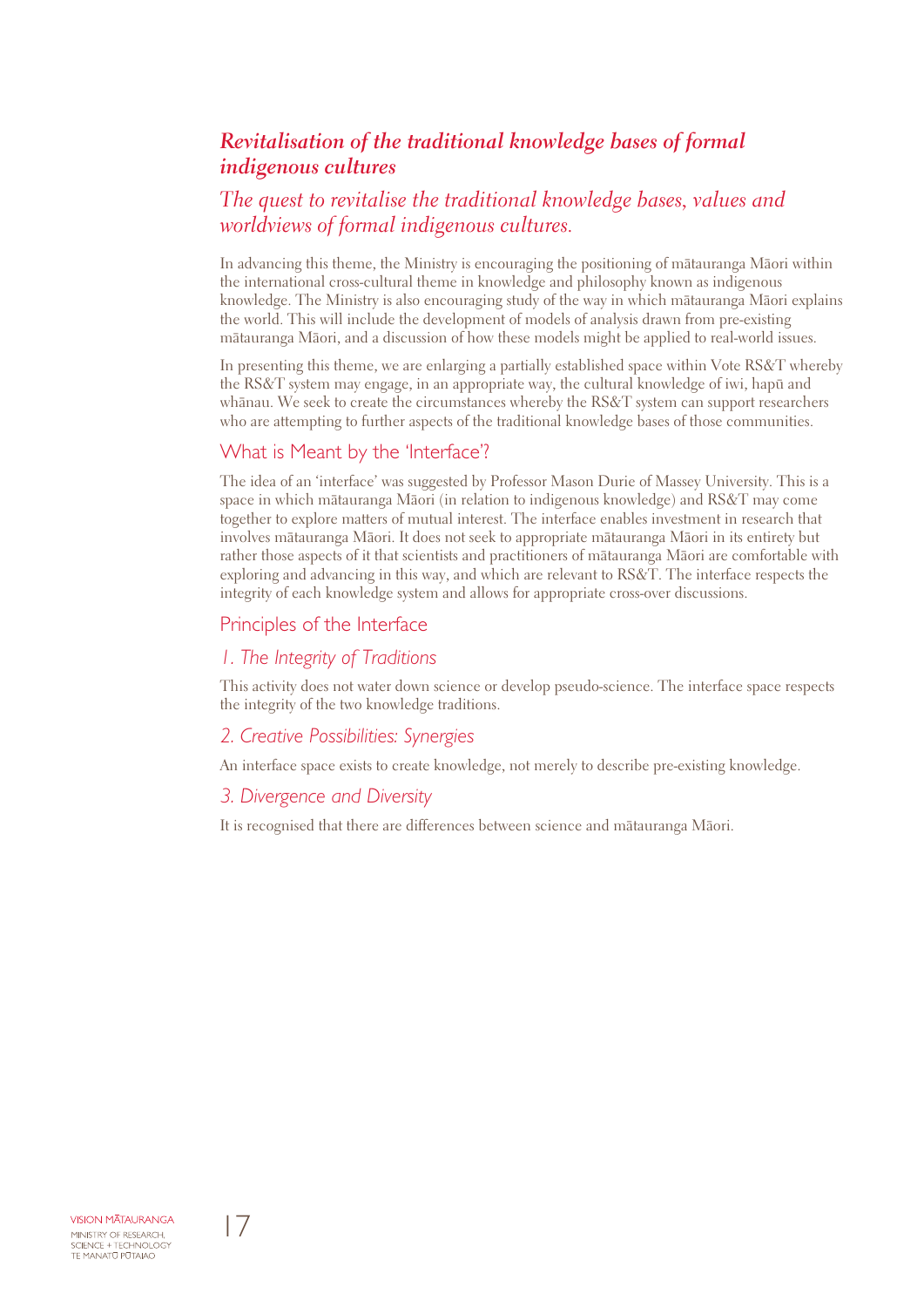## 3.0 *Innovation Potential:* Building and Maintaining Research Capacity and Capability

Vision Mätauranga presents four research themes as ways of thinking about the distinctive contribution that Mäori knowledge, resources and people might make to RS&T. In doing so, the Ministry recognises that research relevant to Mäori is already taking place within the RS&T system. In implementing Vision Mätauranga, the Ministry recognises the research and related activities currently taking place on which it wishes to build.

### 3.1 Excellence

The Ministry recognises that New Zealanders are capable of world-class research and encourages all sectors of the RS&T system to achieve excellence whenever possible. To achieve this goal, all parts of the system must perform to their potential, including those areas relevant to the innovation potential of Mäori knowledge, resources and people. Vision Mätauranga is about achieving the best possible outcomes for all through research that unlocks the innovation potential of Mäori knowledge, resources and people.

### 3.2 Outcomes Sought for the RS&T System

The Ministry has four strategic priorities:

- Sharpening the agenda for science
- Engaging New Zealanders with science and technology
- Improving business performance through research and development
- Creating a world-class science system for New Zealand.

Vision Mätauranga seeks to make contributions to each of these strategic priorities.

### 3.3 Diverse Research Scenarios

Vision Mätauranga presents four research themes that enable a wide range of research. The Ministry envisages that many different kinds of researchers, scientists, research organisations and providers – Mäori and non-Mäori – will be engaged to conduct research of relevance to these themes. Whilst much research throughout RS&T is of general relevance to Mäori, Vision Mätauranga is focused on particular and distinctive opportunities that we suggest reside within the innovation potential of Mäori knowledge, resources and people.

Research of relevance to the themes articulated in Vision Mätauranga is conducted by a range of research providers, including universities and Crown Research Institutes. However, it also includes emerging research conducted by iwi entities such as trust boards and rünanga, private sector providers as well as the three Crown-funded wänanga. These are locations in which an engagement with the 'innovation potential of Mäori knowledge, resources and people' is likely to occur.

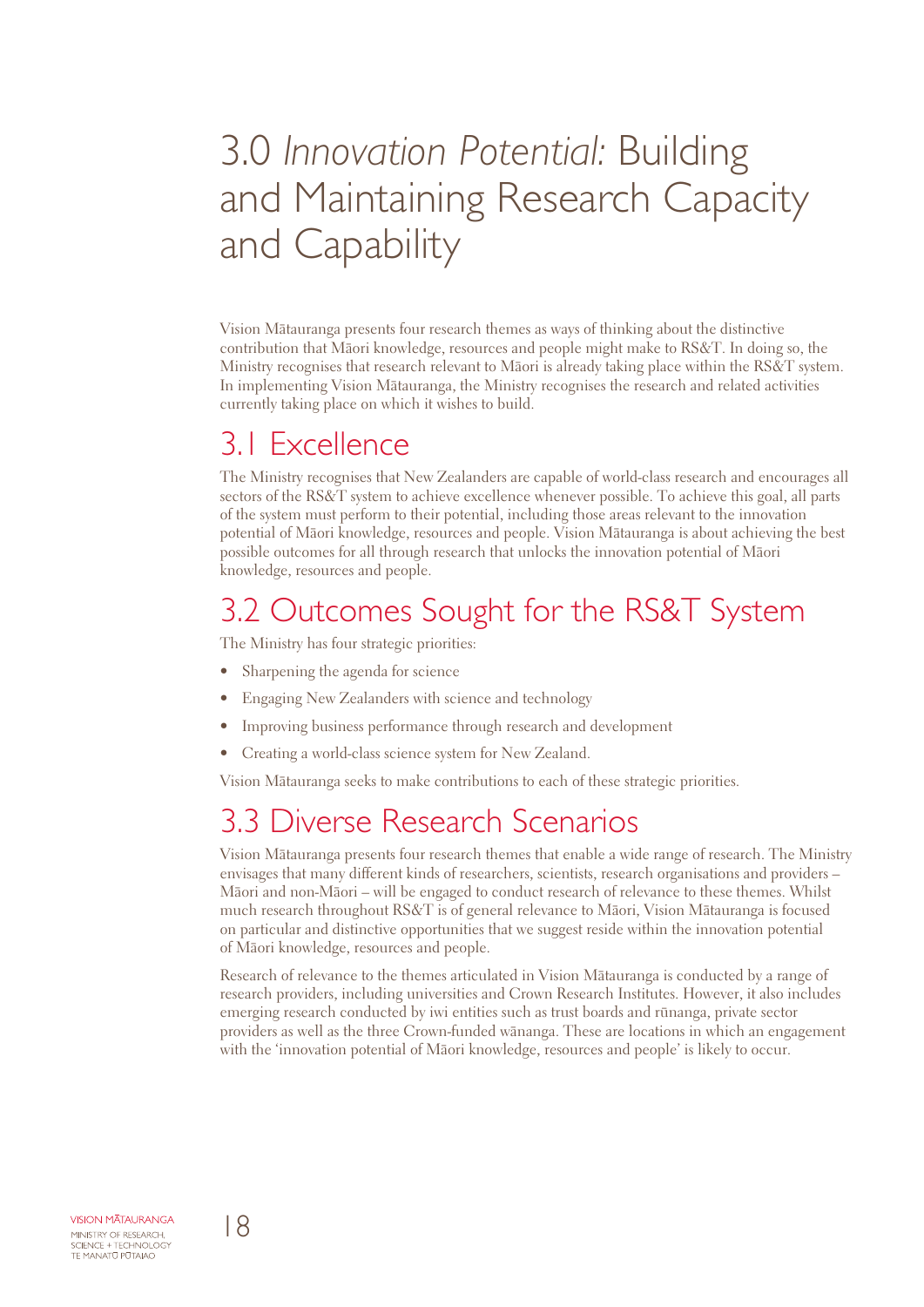## 3.4 Mäori-Relevant Research Centres, Programmes and Organisations

A range of Mäori-relevant centres, programmes and organisations exist within CRIs and the tertiary sector. Vision Mätauranga research already takes place within some publicly funded entities. They include:

- Māori health and other research centres within universities
- Ngä Pae o te Märamatanga: National Institute of Research Excellence for Mäori Development and Advancement (a Centre of Research Excellence located at the University of Auckland)
- Mäori research programmes within the Crown Research Institutes
- research activities within the three Crown-funded wänanga.

The Ministry envisages that Vision Mätauranga will find expression in the activities of these research providers. Where Vision Mätauranga research is taking place, the Ministry seeks the following outcomes:

- Greater synergy, connection and coordination among these sites of research activity
- Greater synergy, connection and coordination between these sites and the wider RS&T system.

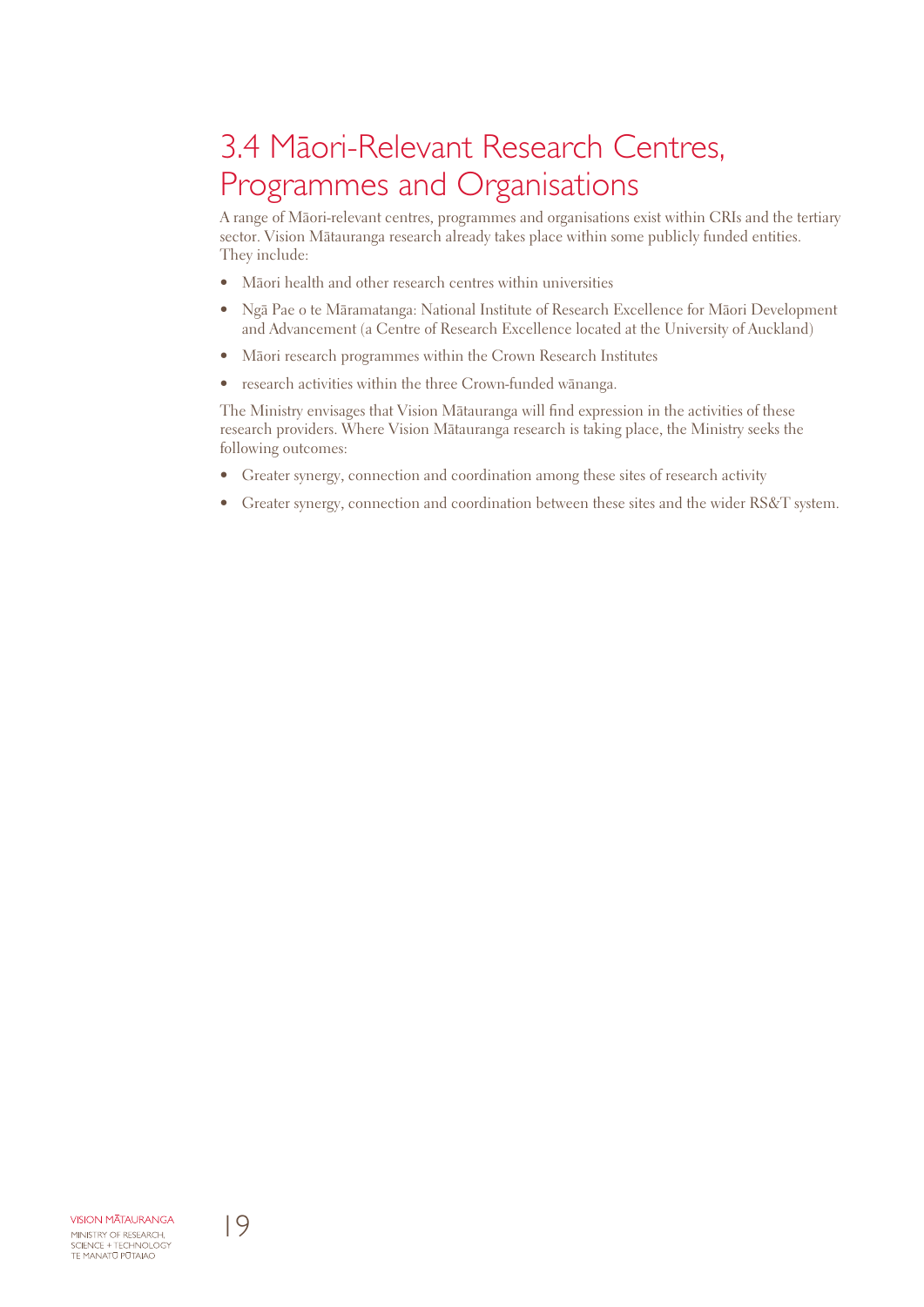It is people – whether they are employees, owners, governors, managers or kaumätua – and whether they act individually or collectively – who are the cornerstone of Mäori economic development. The most significant contribution to Mäori economic development is likely to come from improving the education and skills of Mäori people.

John Whitehead and Barbara Annesley, New Zealand Treasury, 'The Context for Mäori Economic Development'

## 3.5 New and Emerging Capacities and Capabilities: Research Conducted by Mäori **Organisations**

Recently, Mäori communities, businesses and other organisations have commenced research activities based on a desire for Mäori to be involved in research, particularly, research of relevance to Mäori. This includes iwi-based research and research conducted by the three Crown-funded wänanga. Vision Mätauranga envisages that Mäori participation in research will grow as research themes with particular relevance to the innovation potential of Mäori knowledge, resources and people emerge. Vision Mätauranga research conducted by Mäori communities and organisations (including iwi, hapü and whänau) will flourish because this is where the innovation potential of Mäori knowledge, resources and people is most likely to reside.

## 3.6 The Circumstances of Mäori Enterprises

Numerous enterprises exist within Mäori communities for various economic and social purposes. Examples include iwi-based rünanga and trust boards. More recently, for-profit enterprises have been established following, for example, the settlement of Treaty of Waitangi claims. Many of these enterprises – which are critical to Mäori economic and social development – operate in specific circumstances that include iwi expectations, relationships and accountabilities, the legislative framework, the kinds of resources available to them, and the cultural dimensions – tikanga Mäori – to which they seek to give expression.

*There are, however, some institutions that are unique to Mäori, or which have a particular effect on Mäori... For example, tikanga Mäori provides a set of norms and values that organise and structure the relationships and behaviours of Mäori people and their organisations in particular contexts. Iwi and hapü are important structures for many Mäori... the momentum is clearly towards using these structures as ways to engage collectively with Mäori, and as vehicles of economic participation and development. The Treaty of Waitangi... affects Mäori in particular ways. The settlement of historical Treaty claims, for example, can provide a useful gateway to Mäori economic development.*

**VISION MATAURANGA** MINISTRY OF RESEARCH,<br>SCIENCE + TECHNOLOGY<br>TE MANATŪ PŪTAIAO



John Whitehead and Barbara Annesley, 'The Context for Mäori Economic Development', New Zealand Treasury, 2005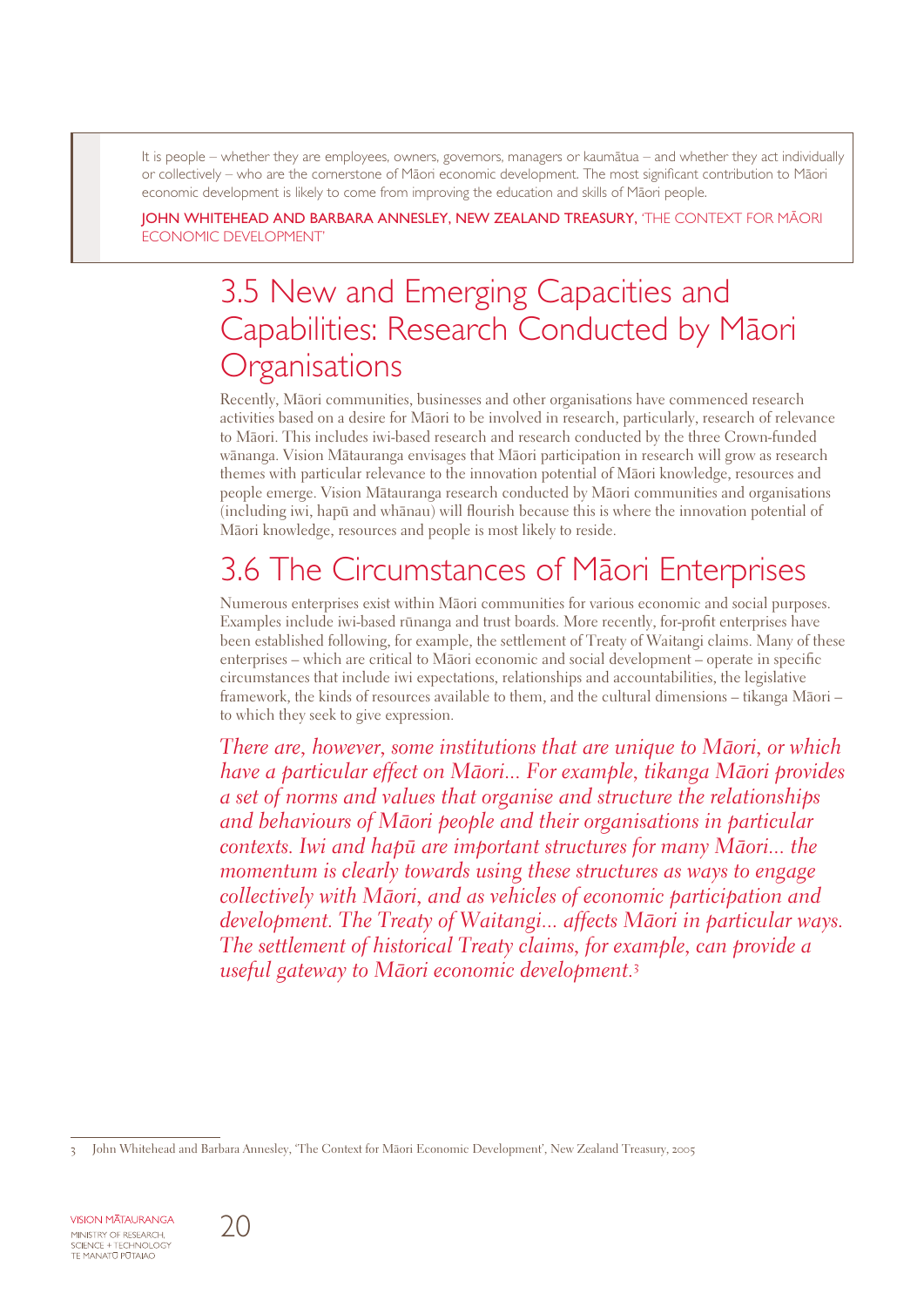Some Mäori for-profit enterprises operate in unique circumstances. Iwi-based enterprises may be asset rich but cash poor, because they possess collectively owned and inalienable assets. They have difficulty raising investment capital and loans against assets that cannot be sold, or sometimes because of their ownership structure.

The Government has placed an emphasis upon exploring ways in which research and development activities can assist the growth of New Zealand industries and business sectors. The Ministry is interested in encouraging R&D within Mäori-owned enterprises, including creating the preconditions where these enterprises invest their own resources into R&D activities.

Vision Mätauranga recognises that iwi-based enterprises already undertake R&D activities of the type envisioned by this framework. These enterprises are well placed to realise and act upon the innovation potential of Mäori knowledge, resources and people. Vision Mätauranga encourages:

- the creation of distinctive products, processes, services and systems through R&D activities
- the discovery of distinctive approaches to environmental sustainability
- the development of successful and distinctive approaches to Mäori health needs and issues
- the development of a distinctive body of knowledge that rises at the interface between indigenous knowledge (including mätauranga Mäori) and RS&T.

In addition, Vision Mätauranga seeks:

- an increase in R&D activities within Mäori-owned for-profit enterprises, particularly iwi rünanga, trust boards and their companies
- an understanding of how R&D can add value to a for-profit enterprise and why it should invest funds to support R&D.

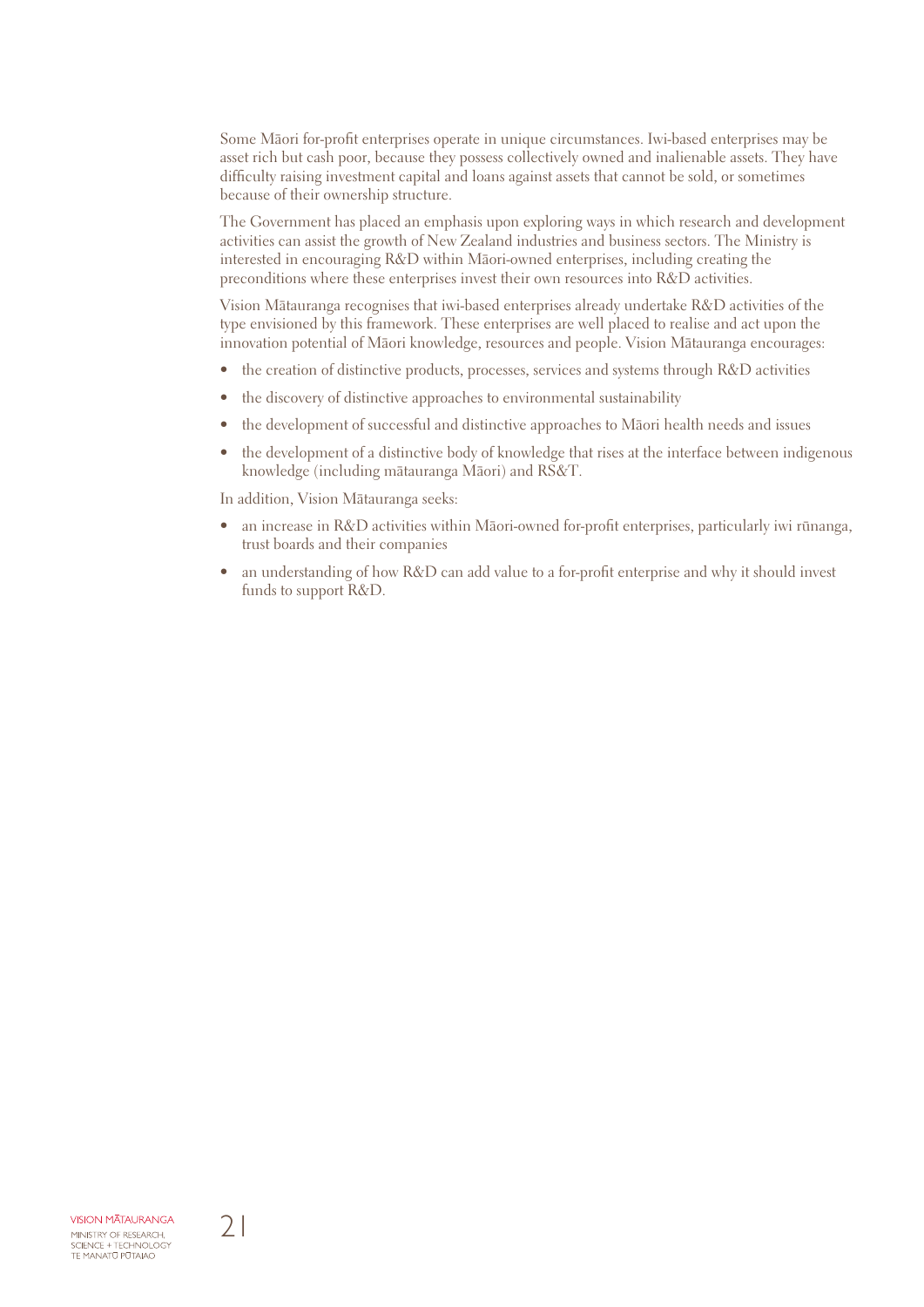## 4.0 Appendices

## 4.1 Research and Development (R&D)

Research and development is a set of activities in which science intersects with business enterprise. R&D is the place where creative thinkers focus on key issues, problems and creative possibilities. It is here that the researcher locates sites of innovation – how to turn a raw resource, such as a fibre or a fluid, into something that can then be used to create a product, such as fashioning a cleansing agent from fish oil. This is the domain of research in R&D. At a key point in the process, an idea emerges that leads to a product or a process that may have commercial potential. This is where entrepreneurial and business minds intersect with the research process.

The benefits of investing in R&D include:

- encouraging a spirit of creativity and enterprise by seeking to understand present circumstances in order to discover what might be possible in the future (rather than merely understanding the present for its own sake)
- encouraging an investment ethos
- expanding a notion of investment beyond merely financial implications to include investments in knowledge and people
- expanding and deepening notions of time in relation to investment and planning processes
- encouraging a different approach to 'risk' many organisations approach risk primarily through fiscal obligations and a concept of what they have now; R&D activity is forward-looking, enabling a balancing of present risk against future gains in knowledge and productivity
- enabling clearer intellectual property arrangements.

### 4.2 Funding and Investment Agents: The Funders of Research

Research funding from Vote RS&T is administered by the following funding and investment agents.

#### Foundation for Research, Science and Technology

15–17 Murphy Street Level 11, Clear Centre PO Box 12-240 Wellington New Zealand Phone: 64 (0) 4 917 7800 Fax: 64 (0)4 917 7850

Web: www.frst.govt.nz

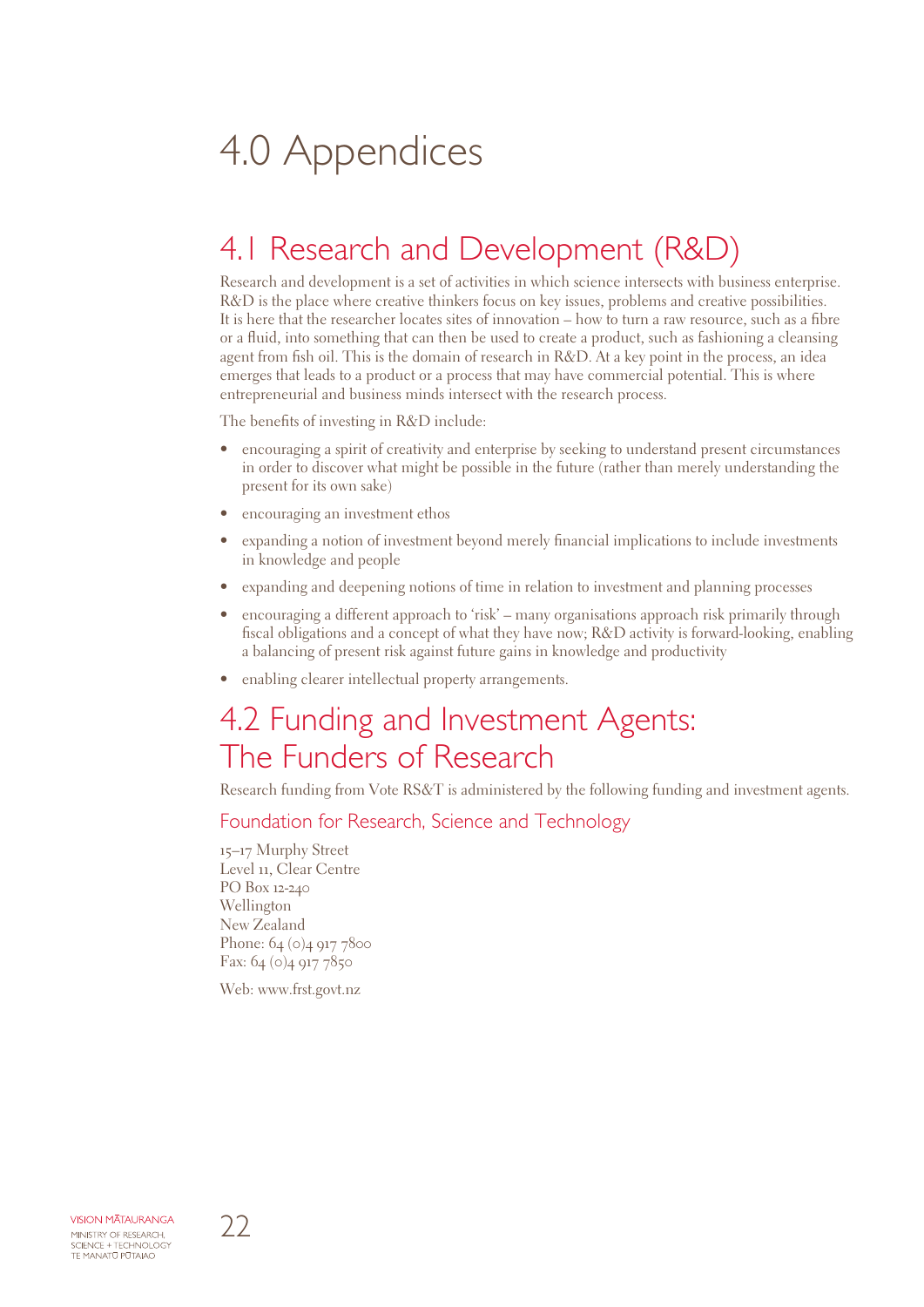#### Health Research Council of New Zealand

Te Kaunihera Rangahau Hauora o Aotearoa Level 3, 110 Stanley Street PO Box 5541, Wellesley Street Auckland New Zealand Phone: 64 (0)9 303 5200 Fax:  $64 (o)$ 9 377 9988

Web: www.hrc.govt.nz

#### Royal Society of New Zealand

4 Halswell Street, Thorndon PO Box 508 Wellington New Zealand Phone: 64 (0)4 472 7421 Fax: 64 (0)4 473 1841

Web: www.rsnz.org

### 4.3 Distinctive Aspects of Mäori Research

The notion that Mäori involvement in research has distinctive features has recently been explored in discussions about research of relevance to Mäori (and research generally). What is the nature of Mäori research and how does it differ from research conducted by others? Questions of distinctiveness are complex but can be grouped into two themes:

- Applications and use of research
- Methodology.

Discussions about distinctiveness focus on both the nature and the usage of the tool (research). The applications and use of research involve:

- setting research priorities Who gets to say what is researched? What is the purpose of the research?
- the location of the research Where is the research being conducted?
- the environment in which the research takes place In what conditions is the research carried out?
- the use of research outcomes Who gets to use the research outcomes? Who benefits from them? How are these outcomes accessed?

Recent initiatives to increase Mäori involvement in research have usually centred upon these kinds of questions. Mäori recognise that research is a powerful tool that can be wielded for a variety of purposes. As with all tools, its users are empowered through its use.

Recently, however, deeper discussions about the tool itself have commenced. Attention is now paid to the methodologies by which research is conducted. A methodology is a process that leads to the creation and application of knowledge by:

- posing research questions By what process is a question or problem posed as the topic of study or research? How is a question posed?
- positing hypotheses
- testing hypotheses
- drawing conclusions and fashioning research results.

**VISION MATAURANGA** MINISTRY OF RESEARCH, SCIENCE + TECHNOLOGY<br>TE MANATŪ PŪTAIAO

23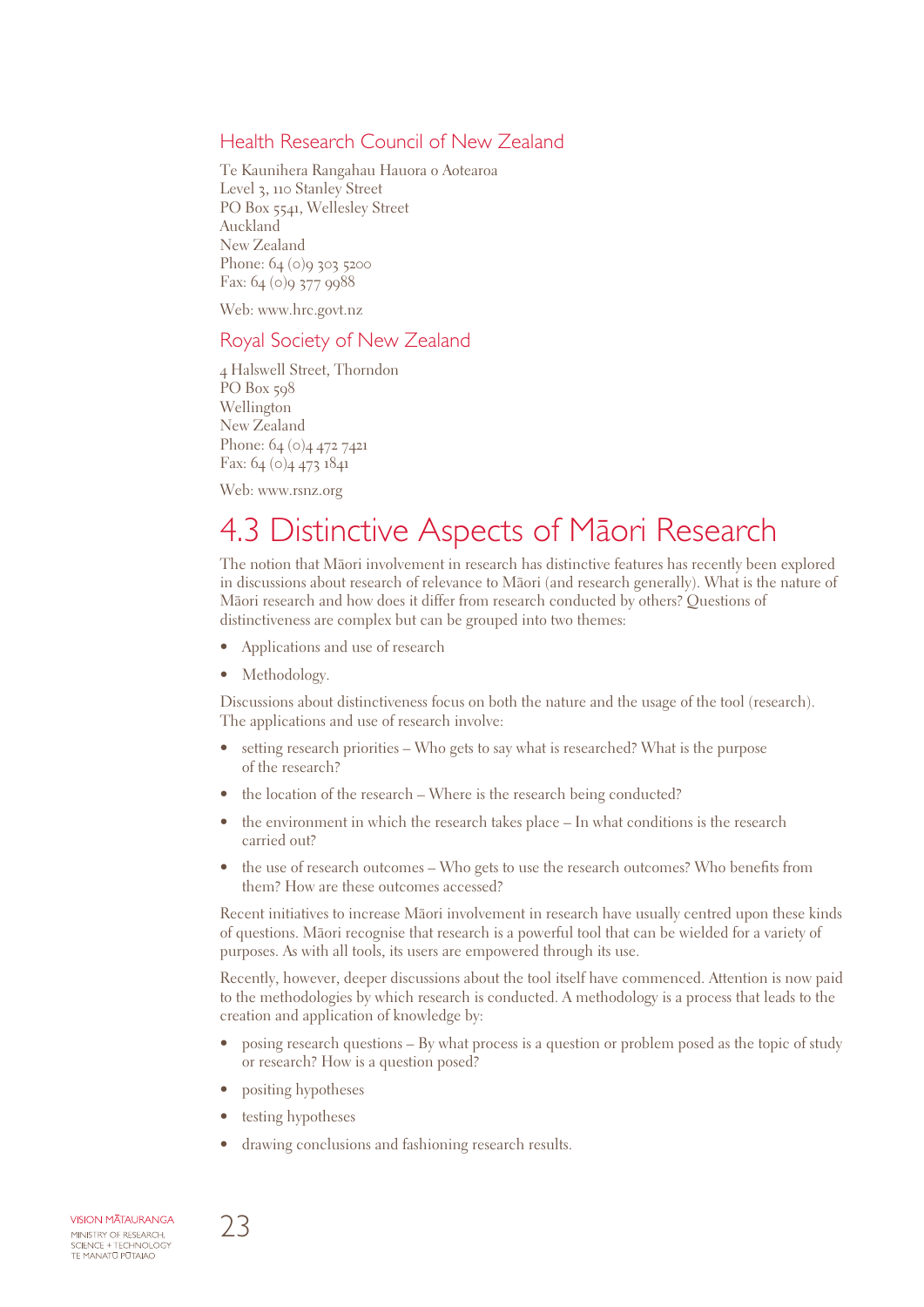These are elements of the various processes by which knowledge is created through research. Questions pertaining to the potential contribution of the Mäori world to methodology have catalysed discussion and interest in mätauranga Mäori – the distinctive knowledge historically present within the Mäori world. What might be the mätauranga Mäori approach to the creation of knowledge? Here, questions of distinctiveness inevitably arise.

Attached to these central issues pertaining to the nature and use of the tool are a range of other key issues and questions:

- The role of technology in a scientific methodology and in a mätauranga Mäori-inspired methodology
- Contrasting the scepticism of science with the notion that mätauranga Mäori is a heritageinspired knowledge system
- The nature of the individual and the collective in both knowledge systems
- The ownership of knowledge
- The relationship between the workings of the rational and non-rational mind.

There are many more questions. Recent initiatives have recognised the need to create space for these fundamental questions to be addressed. These initiatives include 'The New Frontiers of Knowledge' theme that has been articulated for Ngä Pae o te Märamatanga: The National Institute for Research Excellence in Mäori Development and Mäori Advancement, in which these discussions will take place. In addition, Professor Mason Durie of Massey University delivered a paper on the interface between indigenous knowledge and research, science and technology at the 2004 APEC Science Ministers' conference held in Christchurch.

### 4.4 Glossary of Terms

*Epistemology* – the theory of the method or grounds of knowledge.

*Indigenous knowledge* – a term used internationally to denote knowledge traditionally held by indigenous communities. Mätauranga Mäori is one such body of knowledge.

*Innovation –* the processes by which marketable products are developed through R&D, commercialised and made available to the marketplace. All market economies value innovation.

*Kaitiakitanga* – an emerging approach to environmental management based on traditional Mäori principles, concepts, values and views of the environment.

*Research capability* – the ability of an organisation, group or individual to conduct a research activity, usually in a particular discipline or field of inquiry.

*Research capacity* – the amount of research capability possessed by an individual, group or organisation.

*Mätauranga –* knowledge in general, as distinct from mätauranga Mäori.

*Mätauranga Mäori* – a body of knowledge that was first brought to New Zealand by Polynesian ancestors of present-day Mäori. It changed and grew with the experience of living in these islands. Following encounter with the European in the late 1700s and early 1800s, it grew and changed again before becoming endangered in many substantial ways in the 19th and 20th centuries. The elements that remain today – including the Mäori language – have catalysed a renewed interest in this body of knowledge.

*Post-settlement entities* – organisations, enterprises and companies established (or already in place) following the settlement of a significant Treaty of Waitangi claim and which are charged with developing commercial activities utilising assets arising from the settlement.

*R&D* – research and development.

*Vote Research, Science and Technology (RS&T)* – the share of the Government's annual Budget dedicated to supporting research.

**VISION MATAURANGA** MINISTRY OF RESEARCH, SCIENCE + TECHNOLOGY<br>TE MANATŪ PŪTAIAO

24